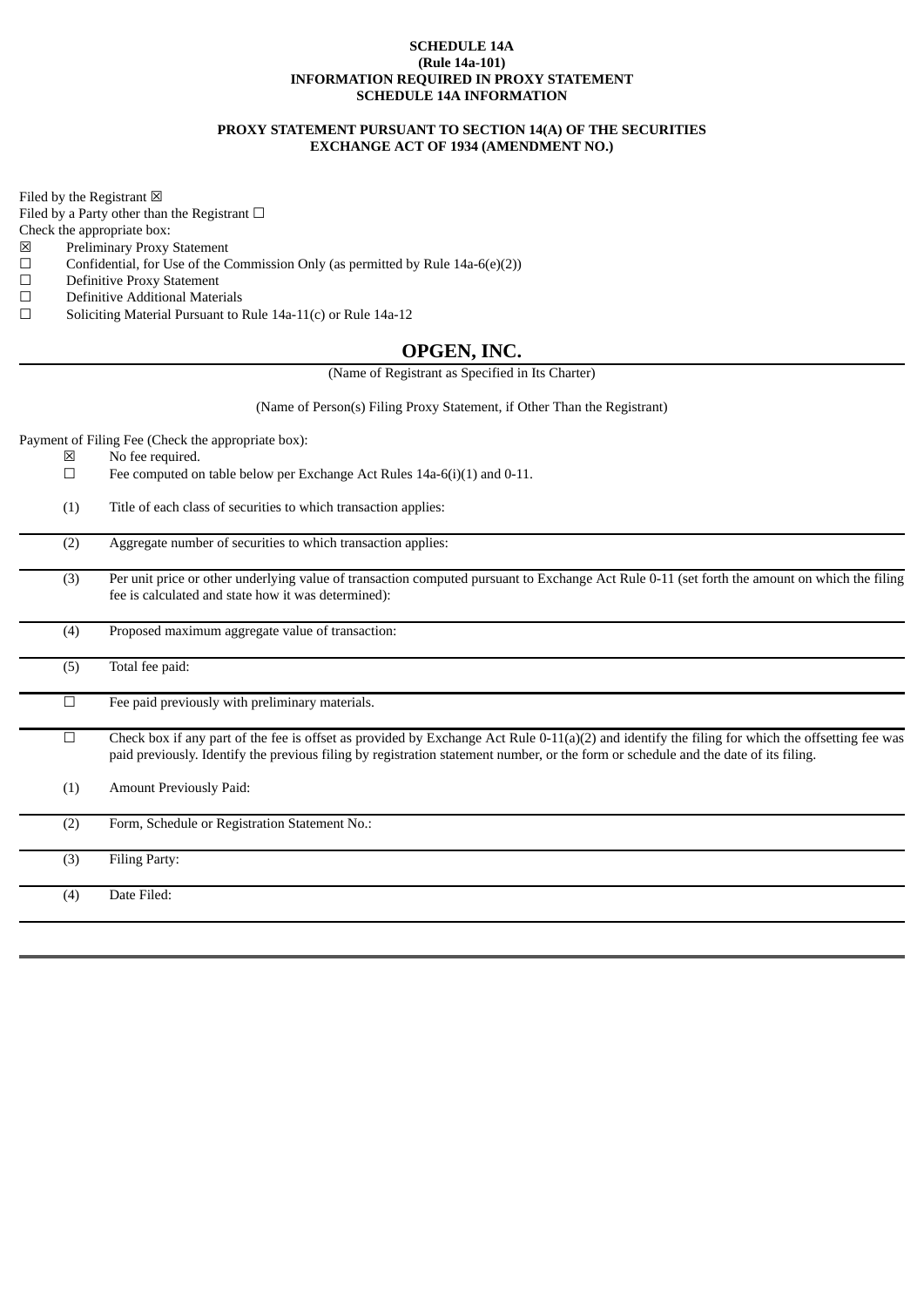## **OPGEN, INC. 708 Quince Orchard Road, Suite 205 Gaithersburg, Maryland 20878 (240) 813-1260**

To Our Stockholders:

You are cordially invited to attend the Special Meeting (the "Special Meeting") of Stockholders of OpGen, Inc. at 10 a.m., local time, on January 17, 2018, at the offices of Ballard Spahr LLP located at 1909 K Street, NW, Washington, DC 20006 for the following purposes:

- 1. To approve the adoption of an amendment to the Company's Amended and Restated Certificate of Incorporation, to effect a reverse stock split at a ratio of not less than two-to-one and not more than twenty-five-to-one, such ratio and the implementation and timing of such reverse stock split to be determined in the discretion of our Board of Directors, and to reduce the authorized shares of common stock to 50,000,000 shares.
- 2. To approve one or more adjournments to the Special Meeting, if necessary or appropriate, to permit further solicitation of proxies if there are not sufficient votes at the time of the Special Meeting cast in favor of Proposal No. 1; and
- 3. To transact such other business as may properly come before the Special Meeting or any adjournment or adjournments thereof.

The Notice of Meeting and proxy statement on the following pages more fully describe the matters to be presented at the Special Meeting and other information you may find useful in determining how to vote.

The Board of Directors of OpGen has determined that the reverse stock split is in the best interests of OpGen and its stockholders. For the reasons set forth in the proxy statement, the Board of Directors unanimously recommends a vote "FOR" each matter to be considered.

We hope you can join us at the Special Meeting. As a stockholder, your participation in the affairs of OpGen is important, regardless of the number of shares you hold. Therefore, whether or not you are able to personally attend, please vote your shares as soon as possible by following the instruction provided in the enclosed proxy card, or if you hold your shares through a bank, broker or other financial intermediary, by following the instructions provided by the financial intermediary. If you decide to attend the Special Meeting, you will be able to vote in person even if you have previously voted.

On behalf of OpGen, Inc., I thank you for your ongoing interest and investment in our company.

Sincerely,

Evan Jones Chairman of the Board and Chief Executive Officer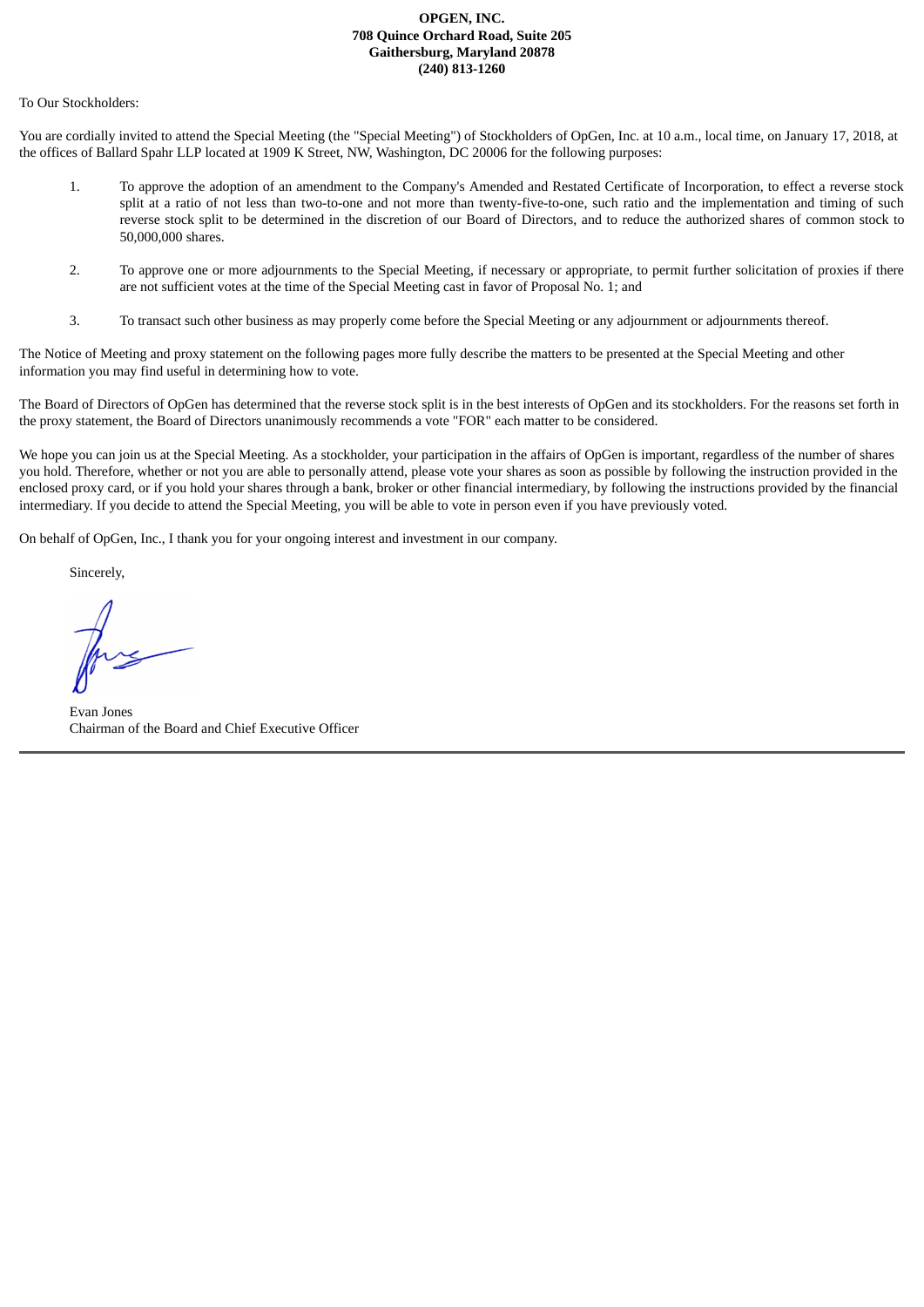## **OPGEN, INC. 708 Quince Orchard Road, Suite 205 Gaithersburg, Maryland 20878 (240) 813-1260**

# **NOTICE OF SPECIAL MEETING OF STOCKHOLDERS**

| <b>TIME</b>              | 10:00 a.m. local time on Wednesday, January 17, 2018                                                                                                                                                                                                                                                                                                                                                                                                     |  |  |  |
|--------------------------|----------------------------------------------------------------------------------------------------------------------------------------------------------------------------------------------------------------------------------------------------------------------------------------------------------------------------------------------------------------------------------------------------------------------------------------------------------|--|--|--|
| <b>PLACE</b>             | Ballard Spahr LLP located at 1909 K Street, NW, Washington, DC 20006                                                                                                                                                                                                                                                                                                                                                                                     |  |  |  |
| <b>ITEMS OF BUSINESS</b> | To approve the adoption of an amendment to the Company's Amended and Restated Certificate of Incorporation, to<br>1.<br>effect a reverse stock split at a ratio of not less than two-to-one and not more than twenty-five-to-one, such ratio and<br>the implementation and timing of such reverse stock split to be determined in the discretion of our Board of<br>Directors, and to reduce the authorized shares of common stock to 50,000,000 shares. |  |  |  |
|                          | To approve a proposal to adjourn the Special Meeting, if necessary, to solicit additional proxies in the event that there<br>2.<br>are not sufficient votes at the time of the Special Meeting to approve the Reverse Stock Split Proposal.                                                                                                                                                                                                              |  |  |  |
|                          | To transact such other business as may properly come before the Special Meeting or any adjournment or<br>3.<br>adjournments thereof.                                                                                                                                                                                                                                                                                                                     |  |  |  |
| <b>RECORD DATE</b>       | You are entitled to vote at the Special Meeting and any adjournment thereof if you were a stockholder at the close of<br>business on December 6, 2017.                                                                                                                                                                                                                                                                                                   |  |  |  |
|                          | By Order of the Board of Directors                                                                                                                                                                                                                                                                                                                                                                                                                       |  |  |  |
| December, 2017           | Timothy C. Dec<br>Corporate Secretary                                                                                                                                                                                                                                                                                                                                                                                                                    |  |  |  |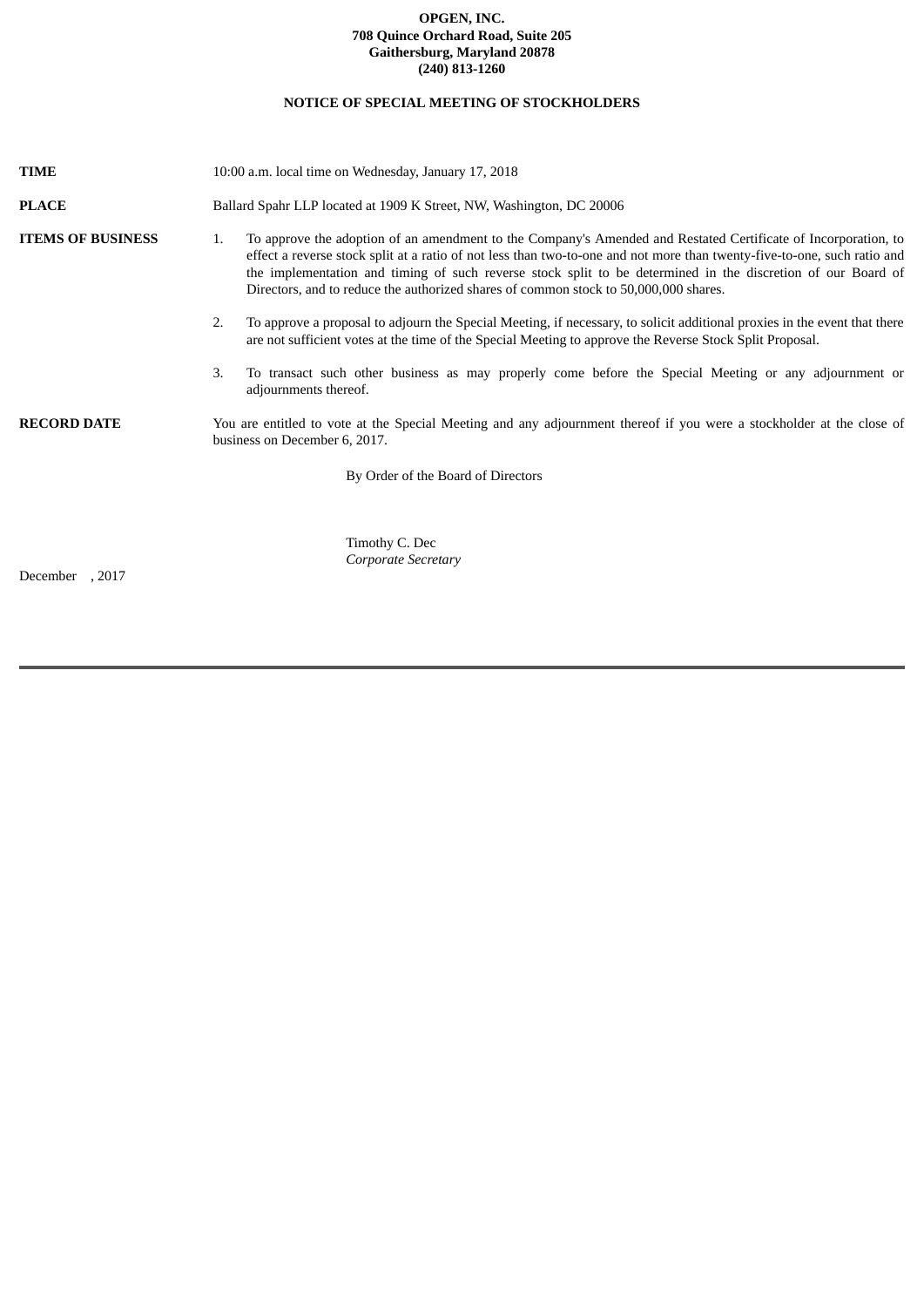## **TABLE OF CONTENTS**

|                                                                                                                                    | Page |
|------------------------------------------------------------------------------------------------------------------------------------|------|
| <b>Questions And Answers</b>                                                                                                       |      |
| The Special Meeting                                                                                                                | 4    |
| <b>General Information</b>                                                                                                         | 4    |
| Proposed Action                                                                                                                    |      |
| Voting Rights And Votes Required                                                                                                   |      |
| Special Note Regarding Forward-Looking Statements                                                                                  |      |
| Proposal No. 1                                                                                                                     | 6    |
| Amendment To The Amended And Restated Certificate Of Incorporation To Implement A Reverse Stock Split Of The Company's Outstanding |      |
| Common Stock And Reduce The Authorized Shares Of Common Stock To 50,000,000                                                        | 6    |
| Proposal No. 2                                                                                                                     | 12   |
| Grant Of Discretionary Authority To Adjourn The Special Meeting If Necessary To Solicit Additional Proxies                         | 12   |
| Security Ownership Of Certain Beneficial Owners And Management                                                                     | 13   |
| Stockholders' Proposals                                                                                                            | 15   |
| Where You Can Find More Information                                                                                                | 15   |
| Householding Of Special Meeting Materials                                                                                          | 15   |
| <b>Other Matters</b>                                                                                                               | 15   |
|                                                                                                                                    |      |

This proxy statement incorporates important business and financial information about OpGen that is not included in or delivered with the document. This information is available without charge to stockholders upon written or oral request to:

> OPGEN, INC. 708 Quince Orchard Road, Suite 205 Gaithersburg, Maryland 20878 (240) 813-1260 Attention: Evan Jones

To obtain timely delivery, stockholders must request the information no later than five business days before the date of the Special Meeting.

i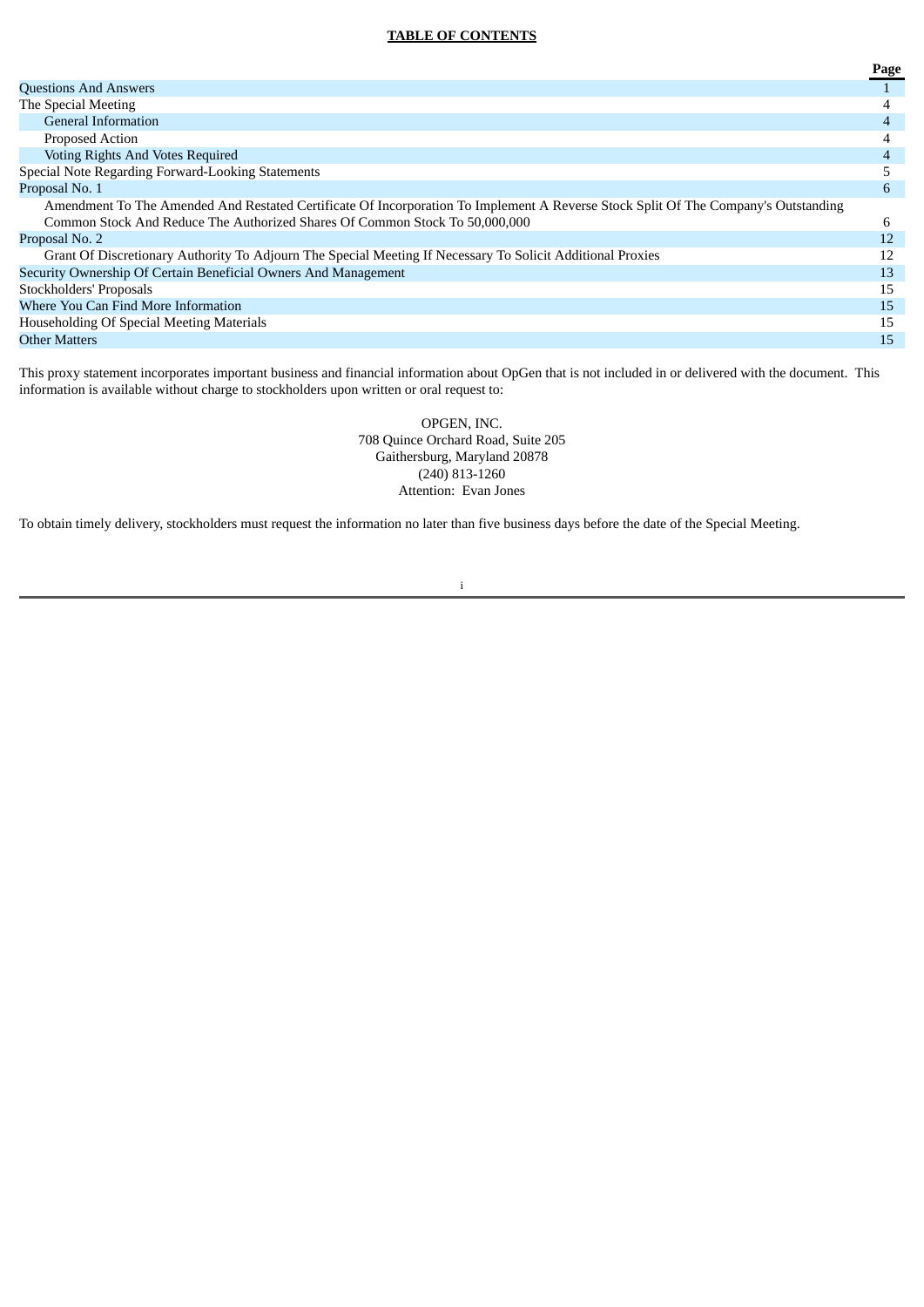## **QUESTIONS AND ANSWERS**

This section provides answers to frequently asked questions about the reverse stock split proposal and the Special Meeting. In this proxy statement, we refer *to OpGen, Inc. as "OpGen," the "Company," "we" and "us."*

## **Q; When is the Special Meeting?**

The Special Meeting will be held at the offices of Ballard Spahr LLP, located at 1909 K Street, NW, Washington, DC 20006 on Wednesday January 17, 2018, at 10:00 a.m. local time. Directions to the Special Meeting may be found at the Company's website.

## **Q: What is the Reverse Stock Split Proposal and why is it necessary?**

A: The OpGen common stock, par value \$0.01 per share, or Common Stock, is currently listed on The NASDAQ Capital Market but the trading price of our Common Stock does not meet the \$1.00 per share minimum bid price required by The NASDAQ Capital Market pursuant to NASDAQ Marketplace Rule 5550(a)(2). As of December 6, 2017, the closing price of our Common Stock was \$0.2297 per share. We have until December 18, 2017 to regain such compliance. We do not believe we will be in compliance with the minimum bid price requirement by December 18, 2017, and do not believe we meet all of the other initial listing requirements of the NASDAQ Capital Market in order to be afforded a second 180 calendar day grace period. We expect to receive a delisting notice from NASDAQ after December 18, 2017. We believe the implementation of the Reverse Stock Split will assist us in regaining compliance with The NASDAQ Capital Market minimum bid price requirements so that we can keep our NASDAQ Capital Markets listing.

## **Q: Why am I receiving this proxy statement?**

A: You are receiving this proxy statement because you have been identified as a stockholder of OpGen as of the Record Date. This proxy statement is being used by OpGen to solicit proxies for the Special Meeting. If you are a stockholder of OpGen, you are entitled to vote at the Special Meeting. This document contains important information about the Special Meeting, and you should read it carefully.

## **Q: What proxy materials are being made available to stockholders?**

A: The proxy materials consist of: (1) the Notice of Special Meeting of Stockholders; (2) this proxy statement; and (3) a proxy card or voting instruction card.

## **Q: What proposals will be voted on at the Special Meeting?**

A: There are two matters on which a vote is scheduled at the Special Meeting:

- · To approve the adoption of an amendment to the Company's Amended and Restated Certificate of Incorporation, as amended, or Charter, to effect a Reverse Stock Split at a ratio of not less than two-to-one and not more than twenty-five-to-one, such ratio and the implementation and timing of such reverse stock split to be determined in the discretion of our Board of Directors, or the "Reverse Stock Split Proposal", and to reduce the authorized shares of common stock to 50,000,000 shares; and
- · To approve a proposal to adjourn the Special Meeting, if necessary, to solicit additional proxies in the event that there are not sufficient votes at the time of the Special Meeting to approve the Reverse Stock Split Proposal, or the "Adjournment Proposal".

## **Q: What are the Board of Directors' voting recommendations?**

- A: The Board of Directors recommends that you vote your shares:
	- · **FOR** the Reverse Stock Split Proposal; and
	- · **FOR** the Adjournment Proposal.

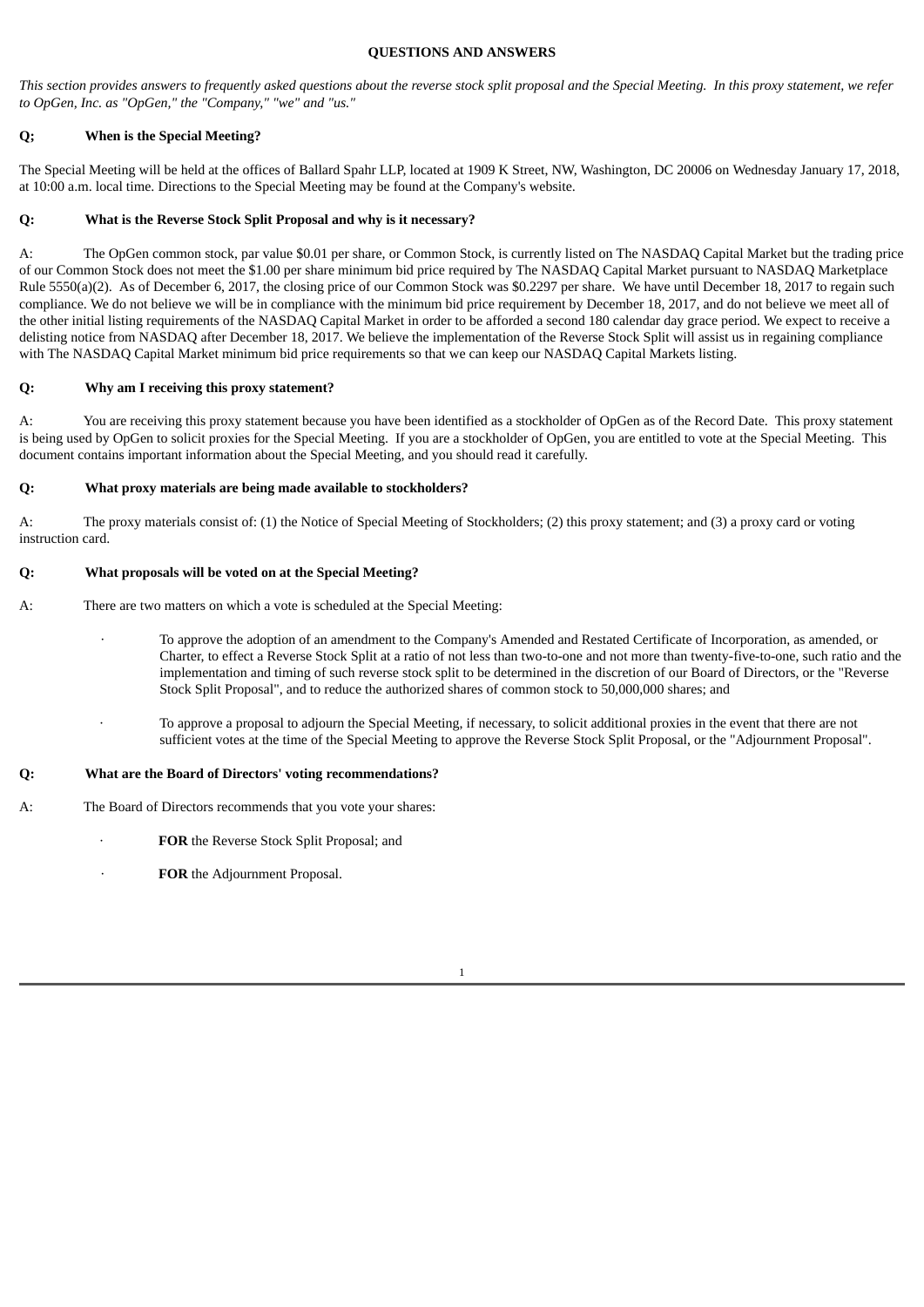For a more detailed discussion of why you should vote "FOR" Proposal 1 and Proposal 2, see "Proposal 1 – Amendment to the Amended and Restated Certificate of Incorporation to Implement a Reverse Stock Split of the Company's Outstanding Common Stock and Reduce the Authorized Shares of Common Stock to 50,000,000" and "Proposal 2 – Grant of Discretionary Authority to Adjourn the Special Meeting if Necessary to Solicit Additional Proxies."

## **Q: What shares may I vote?**

- A: You may vote all shares of Common Stock of the Company that you owned as of the close of business on the Record Date. These shares include:
	- 1. those held directly in your name as the stockholder of record; and
	- 2. those held for you as the *beneficial owner* through a bank, broker or other financial intermediary at the close of business on the Record Date.

Each share of Common Stock is entitled to one vote. On the Record Date, there were approximately 56,433,530 shares of our Common Stock issued and outstanding.

## Q: What is the difference between holding shares as a stockholder of record and as a beneficial owner?

A: Most stockholders hold their shares through a bank, broker or other financial intermediary rather than directly in their own name. As summarized below, there are some distinctions between shares held of record and shares held beneficially.

**Stockholder of Record:** If your shares are registered directly in your name with OpGen's transfer agent, Philadelphia Stock Transfer, Inc., or the Transfer Agent, you are considered, with respect to those shares, the stockholder of record. As the stockholder of record, you have the right to grant your proxy directly to OpGen or to vote your shares in person at the Special Meeting.

**Beneficial Owner:** If you hold shares in a stock brokerage account or through a bank or other financial intermediary, you are considered the *beneficial owner* of shares held *in street name*. Your bank, broker or other financial intermediary is considered, with respect to those shares, the stockholder of record. As the beneficial owner, you have the right to direct your bank, broker or other financial intermediary on how to vote your shares, but because you are not the stockholder of record, you may not vote these shares in person at the Special Meeting unless you obtain a signed proxy from the stockholder of record giving you the right to vote the shares. As a beneficial owner, you are, however, welcome to attend the Special Meeting.

## **Q: How do I vote?**

A: You may vote in person at the Special Meeting, vote by proxy through the internet or vote by proxy using the enclosed proxy card. To vote through the internet, go to http:// www.pstvote.com/opgenspecial2017 and complete an electronic proxy card. You will be asked for a Control Number, which has been provided with the proxy card.

Whether you plan to attend the Special Meeting or not, we urge you to vote by proxy to ensure your vote is counted. Voting by proxy will not affect your right to attend the Special Meeting and vote. If you vote via the internet or properly complete your proxy card and submit it to us in time, the "proxy" (one of the individuals named on the proxy card) will vote your shares as you have directed. If you sign the proxy card but do not make specific choices, the proxy will vote your shares as recommended by the Board and, as to any other matters properly brought before the Special Meeting, in the sole discretion of the proxy.

## **Q: May I attend the Special Meeting in Person?**

A: You are invited to attend the Special Meeting in person. All stockholders attending the Special Meeting will be asked to present a form of photo identification, such as a driver's license, in order to be admitted to the Special Meeting. All bags or packages permitted in the meeting room will be subject to inspection. No cameras, computers, recording equipment, other similar electronic devices, signs, placards, briefcases, backpacks, large bags or packages will be permitted in the Special Meeting. The use of mobile phones, tablets, laptops and similar electronic devices during the Special Meeting is prohibited, and such devices must be turned off and put away before entering the meeting room. By attending the Special Meeting, stockholders agree to abide by the agenda and procedures for the Special Meeting, copies of which will be distributed to attendees at the meeting.

## **Q: How can I vote my shares in person at the Special Meeting?**

A: You may vote shares you hold directly in your name as the stockholder of record in person by written ballot at the Special Meeting.

<sup>2</sup>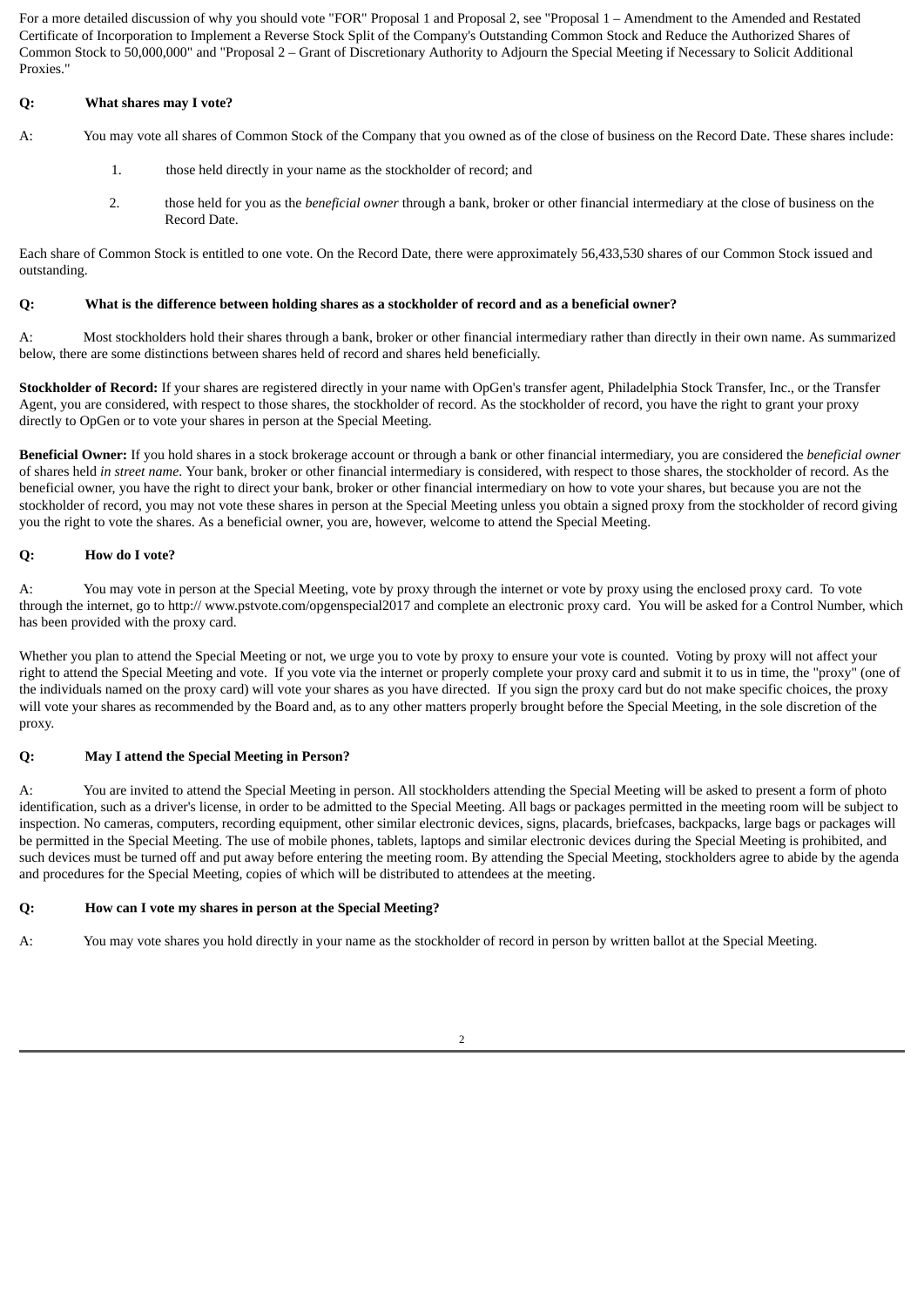If you are the *beneficial owner* of shares held *in street name*, you may vote your shares in person at the Special Meeting only if you have obtained a signed proxy from your bank, broker or other financial intermediary (*i.e.*, the stockholder of record) giving you the right to vote the shares.

Even if you plan to attend the Special Meeting, we recommend that you also submit your proxy in advance of the meeting so that your vote will be counted if you later decide not to attend the Special Meeting. Submitting your proxy now will not prevent you from voting your shares in person by written ballot at the Special Meeting if you desire to do so, as your proxy is revocable at your option.

## **Q: What is the quorum requirement for the Special Meeting?**

A: The quorum requirement for holding the Special Meeting and transacting business is a majority of the outstanding shares of Common Stock. The shares may be present in person or represented by proxy at the Special Meeting. Abstentions will be counted as present and entitled to vote for purposes of determining a quorum. "Broker non-votes" (described below) will not be counted for this purpose.

## **Q: What is the voting requirement to approve each of the proposals?**

A: Pursuant to our Charter and the Delaware General Corporation Law, the Reverse Stock Split Proposal (Proposal 1) must be approved by the affirmative vote of at least sixty-six and two-thirds percent (66 2/3%) of the outstanding shares of Common Stock of the Company entitled to vote on the proposal. The affirmative vote of a majority of the votes cast on the Adjournment Proposal (Proposal 2) by the shares present in person or represented by proxy at the Special Meeting and entitled to vote thereon is required to approve the Adjournment Proposal. In each case, a quorum must be present at the Special Meeting for a valid vote.

## **Q: What happens if I abstain from voting?**

A: If you submit a proxy and explicitly abstain from voting on any proposal, the shares represented by the proxy will be considered present at the Special Meeting for the purpose of determining a quorum. With respect to the Reverse Stock Split Proposal (Proposal 1), because approval of the proposal requires the affirmative vote of at least sixty-six and two-thirds percent (66 2/3%) of the outstanding shares of Common Stock of the Company entitled to vote on the proposal, abstentions will have the same practical effect as a vote against this proposal. With respect to the Adjournment Proposal (Proposal 2), abstentions will not be counted as votes cast and therefore they will have no effect on the outcome of this proposal.

## **Q: What is a "broker non-vote"?**

A: A "broker non-vote" occurs when a broker submits a proxy that does not indicate a vote for one or more of the proposals because the broker has not received instructions from the beneficial owner on how to vote on such proposals and does not have discretionary authority to vote in the absence of instructions. Brokers have discretionary authority to vote on matters that are deemed "routine," but brokers do not have discretionary authority to vote on matters that are deemed "non-routine," such as the Reverse Stock Split Proposal (Proposal 1) or the Adjournment Proposal (Proposal 2). If you do not give your broker specific instructions, your shares will not be voted on the proposals. Your failure to give your broker specific instructions will have the same effect as a vote against the Reverse Stock Split Proposal (Proposal 1), but will have no effect on the Adjournment Proposal (Proposal 2). You should follow the directions provided by your broker regarding how to instruct your broker to vote your shares.

## **Q: Am I entitled to dissenters' rights?**

A: No dissenters' rights are available under the General Corporation Law of the State of Delaware, our Charter, or our bylaws to any stockholder with respect to either of the matters proposed to be voted on at the Special Meeting.

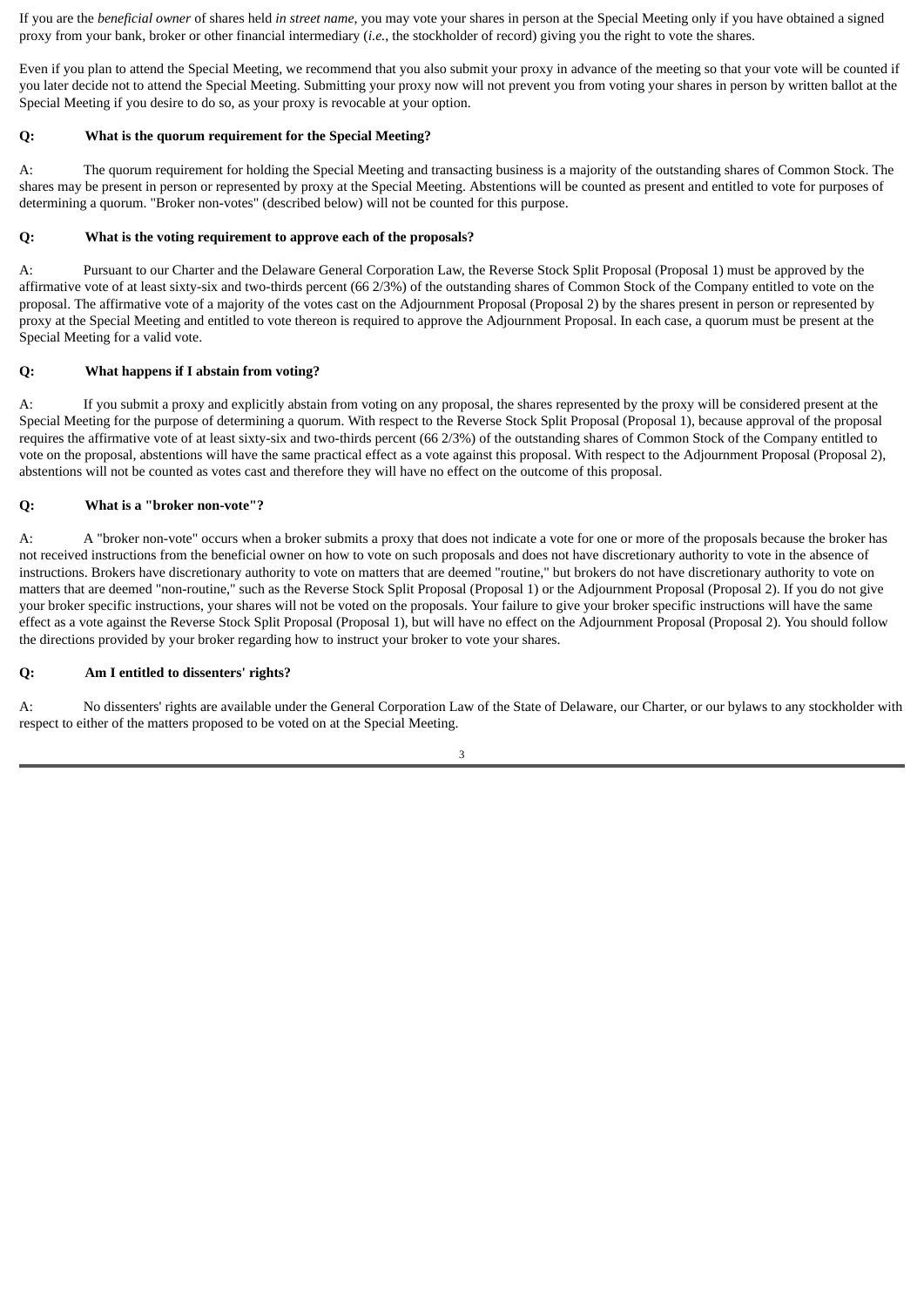#### **THE SPECIAL MEETING**

#### **General Information**

## *Time, Date and Place of the Special Meeting*

The Special Meeting will be held at the offices of Ballard Spahr LLP, located at 1909 K Street, NW, Washington, DC 20006 on January 17, 2018, at 10:00 a.m. local time.

#### *Solicitation*

The enclosed proxy is being solicited by OpGen's Board of Directors. The costs of the solicitation will be borne by OpGen. Proxies may be solicited personally or by mail, telephone or facsimile by directors, officers and regular employees of OpGen, none of whom will receive any additional compensation for such solicitations. OpGen will reimburse banks, brokers, nominees, custodians and fiduciaries for reasonable out-of-pocket expenses they incur in sending the proxy materials to beneficial owners of the shares.

### **Proposed Action**

We are asking for approval of a proposal to authorize the OpGen Board of Directors to effect, in its discretion (if the Board of Directors determines that a reverse stock split is in the best interests of the Company to maintain NASDAQ Capital Market listing), a Reverse Stock Split of the outstanding shares of the Company's Common Stock in a ratio of at least two-to-one and not more than twenty-five-to-one, and to reduce the authorized shares of common stock to 50,000,000 shares, and, in connection with such Reverse Stock Split and reduction of the authorized shares of common stock, to approve a corresponding Amendment of the Company's Charter, subject to the authority of the Board of Directors to abandon such Amendment. We believe the Reverse Stock Split is necessary to achieve a minimum bid price required for continued listing of the Common Stock on The NASDAQ Capital Market to provide stockholders with continued access to an exchange on which to trade our shares. The Board of Directors will carefully consider the impact of the Reverse Stock Split ratio on existing stockholders of OpGen and on the investor community at large, and will use its discretion to apply the least onerous ratio necessary to achieve the desired results. In the event there are not sufficient votes to approve the Reverse Stock Split Proposal, we are asking for the approval of a proposal to adjourn the Special Meeting, if necessary, to solicit the additional proxies necessary to approve the Reverse Stock Split Proposal.

#### **Voting Rights and Votes Required**

Holders of shares of OpGen Common Stock, at the close of business on the Record Date are entitled to notice of, and to vote at, the Special Meeting. On the Record Date, 56,433,530 shares of Common Stock were outstanding. Holders of Common Stock are entitled to one vote per share.

The presence, in person or by proxy, of holders of a majority of the shares outstanding as of the Record Date constitutes a quorum for the transaction of business at the Special Meeting. In the event there are not sufficient shares represented for a quorum or votes to approve any proposals at the time of the Special Meeting, the Special Meeting may be adjourned in order to permit further solicitation of proxies. Abstentions will count towards quorum requirements.

The Reverse Stock Split Proposal which the OpGen stockholders are being asked to approve will require the approval of at least sixty-six and two-thirds percent (66 2/3%) of the outstanding shares Common Stock as of the Record Date and the Adjournment Proposal which the OpGen stockholders are being asked to approve will require the approval of a majority of the votes cast at the Special Meeting as long as a quorum is achieved.

The Reverse Stock Split Proposal and Adjournment Proposal which the stockholders are being asked to approve are not corporate actions for which stockholders of a Delaware corporation have the right to dissent under the General Corporation Law of the State of Delaware.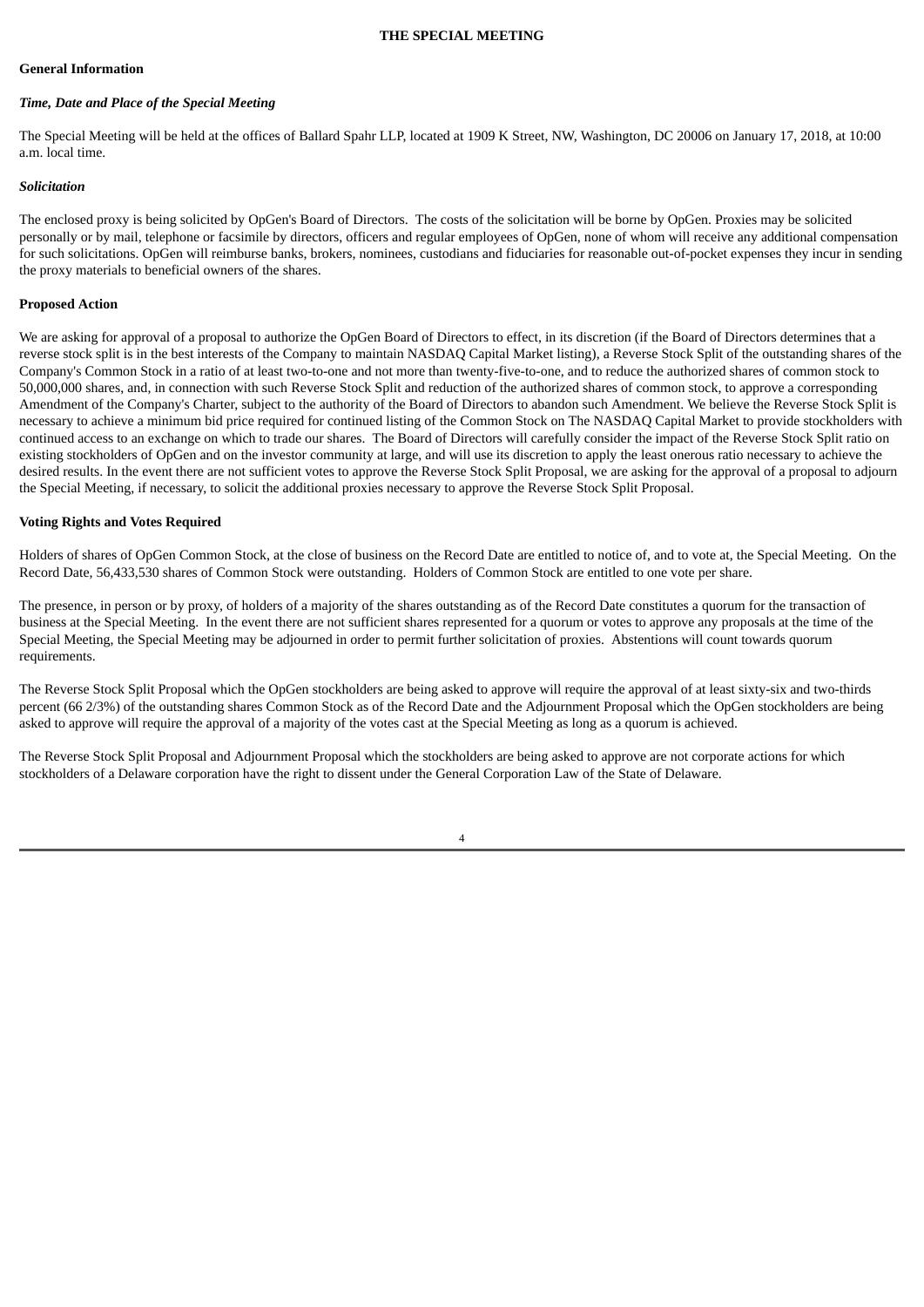Shares of Common Stock represented by all properly executed proxies received at the Transfer Agent by January 16, 2018 by 12:00 noon Eastern Time will be voted as specified in the proxy. Unless contrary instructions are indicated on the proxy, the shares of Common Stock represented by such proxy will be voted **"FOR"** the approval of the Reverse Stock Split Proposal and **"FOR"** the approval of the Adjournment Proposal.

Management and the Board of Directors of OpGen know of no other matters to be brought before the Special Meeting. If any other matters are properly presented to the stockholders for action at the Special Meeting and any adjournments or postponements thereof, the proxy holder named in the enclosed proxy intends to vote in his discretion on all matters on which the shares of Common Stock represented by such proxy are entitled to vote.

The giving of the enclosed proxy does not preclude the right to vote in person should the stockholder giving the proxy so desire. A proxy may be revoked at any time prior to its exercise by (1) providing notice in writing to OpGen's Corporate Secretary that the proxy is revoked; (2) presenting to OpGen a laterdated proxy; or (3) by attending the Special Meeting and voting in person.

### **SPECIAL NOTE REGARDING FORWARD-LOOKING STATEMENTS**

This proxy statement, and the documents referred to in this proxy statement, may contain forward-looking statements within the meaning of Section 21E of the Securities Exchange Act of 1934, as amended, and the Private Securities Litigation Reform Act of 1995. You can identify these statements by words such as "expect," "anticipate," "intend," "plan," "believe," "seek," "estimate," "may," and "continue" or the negative thereof or other variations thereon or similar terminology. You should read statements that contain these words carefully. Such forward-looking statements may include statements about our plans, objectives, expectations and intentions and information concerning possible or assumed future results of operations of our Company. These forward-looking statements are made on the basis of the current beliefs, expectations, and assumptions of management, are not guarantees of performance, and are subject to significant risks and uncertainty. Please read carefully the risks detailed in this proxy statement and our current filings with the U.S. Securities and Exchange Commission, including our most recent filings on Forms 10-K and 10-Q. You should not place undue reliance on forward-looking statements. The statements made in this proxy statement represent our views as of the date of this proxy statement, and you should not assume that the statements made herein remain accurate as of any future date. Moreover, we assume no obligation to update forward-looking statements or update the reasons actual results could differ materially from those anticipated in forward-looking statements, except as required by law.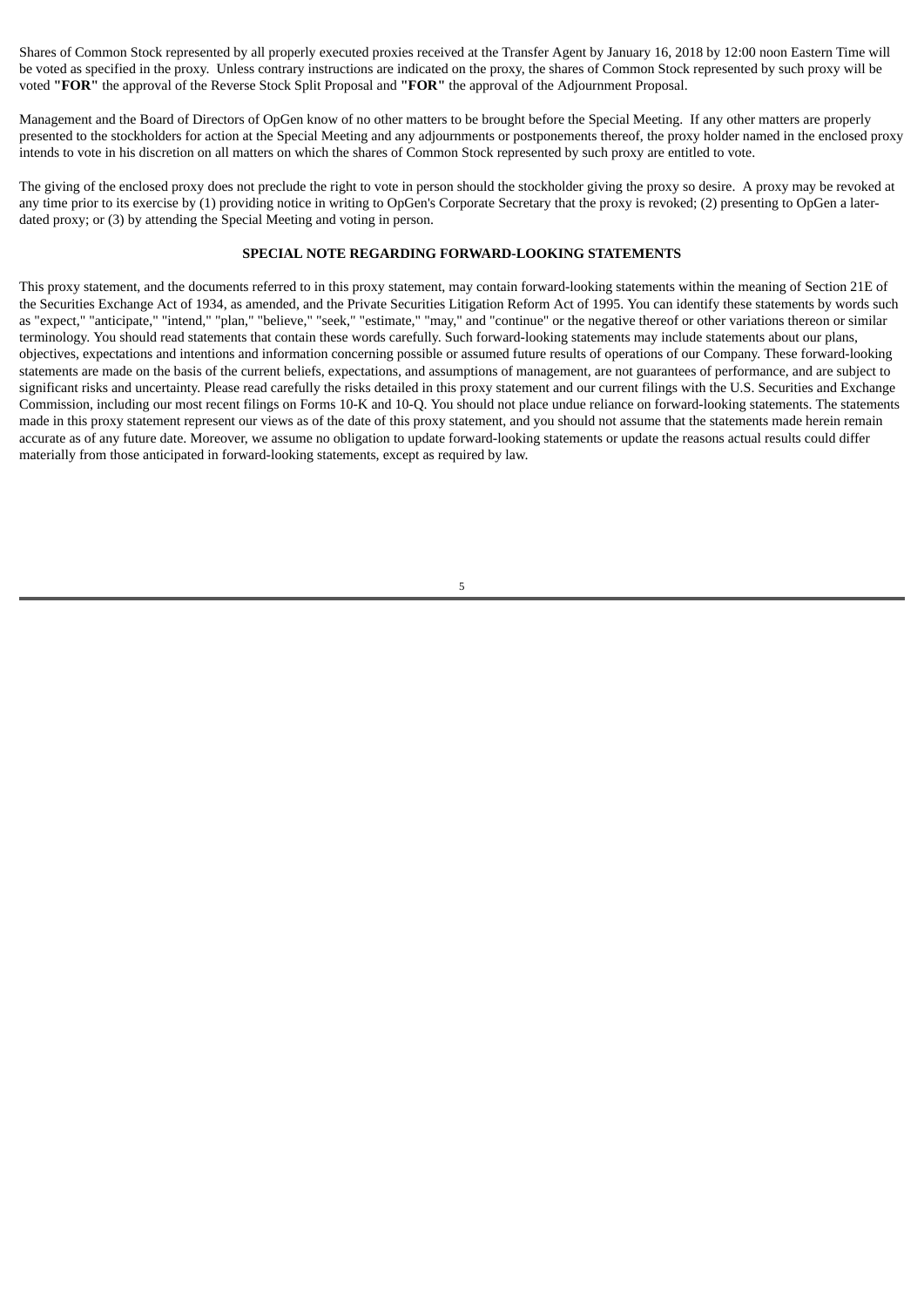### **PROPOSAL NO. 1**

#### **AMENDMENT TO THE AMENDED AND RESTATED CERTIFICATE OF INCORPORATION TO IMPLEMENT A REVERSE STOCK SPLIT OF THE COMPANY'S OUTSTANDING COMMON STOCK AND REDUCE**

## **THE AUTHORIZED SHARES OF COMMON STOCK TO 50,000,000**

### **General**

We are seeking stockholder approval for an amendment to the Company's Charter, authorizing a Reverse Stock Split of the issued and outstanding shares of our Common Stock, at a ratio within a range of two-to-one and not more than twenty-five-to-one, such ratio and the implementation and timing of such reverse stock split to be determined in the discretion of our Board of Directors, and to reduce the authorized shares of common stock to 50,000,000 shares. The form of the proposed amendment to the Charter, or the Amendment, is attached to this proxy statement as Appendix A.

On December 8, 2017, our Board of Directors approved the proposed Reverse Stock Split , the reduction of the authorized shares of common stock to 50,000,000, and the Amendment in order to effect the Reverse Stock Split and the reduction in the authorized shares of common stock, subject to stockholder approval, and directed that the Amendment be submitted to a vote of the Company's stockholders at the Special Meeting.

If approved by our stockholders, and if implemented by our Board of Directors, the Reverse Stock Split will become effective at the time specified in the Amendment, as filed with the Secretary of State of the State of Delaware. The exact ratio of the Reverse Stock Split, within the two-to-one to twenty-five-toone range, would be determined by the Board of Directors and publicly announced by the Company prior to filing the Amendment. In determining the appropriate ratio for the Reverse Stock Split, our Board of Directors will consider, among other things, factors such as:

- the minimum price per share requirements of The NASDAQ Capital Market;
- the historical trading price and trading volume of our Common Stock;
- the number of shares of our Common Stock outstanding;
- · the then-prevailing trading price and trading volume of our Common Stock and the anticipated impact of the Reverse Stock Split on the trading market for our Common Stock;
- · business developments affecting us; and
- prevailing general market and economic conditions.

#### **Reasons for the Reverse Stock Split**

Our Board of Directors authorized the Reverse Stock Split of our Common Stock with the primary intent of increasing the price of our Common Stock in order to meet the price criteria for continued listing on The NASDAQ Capital Market. Our Common Stock is publicly traded and listed on The NASDAQ Capital Market under the symbol "OPGN." Our Board of Directors believes that, in addition to increasing the price of our Common Stock, the Reverse Stock Split would make our Common Stock more attractive to a broader range of institutional and other investors. Accordingly, for these and other reasons discussed below, we believe that effecting the Reverse Stock Split is in OpGen's and our stockholders' best interests.

On June 20, 2017, we received a notice from the Listing Qualifications Staff of The NASDAQ Stock Market LLC, or NASDAQ, notifying us that, based upon the closing bid price of our Common Stock for the last 30 consecutive business days, no longer met the requirement to maintain a minimum closing bid price of \$1.00 per share, as set forth in NASDAQ Listing Rule 5550(a)(2). In accordance with NASDAQ'S Listing Rule 5810(c)(3)(A), we had a period of 180 calendar days to regain compliance with the rule. We have until December 18, 2017 to regain such compliance, but do not believe we will be able to do so.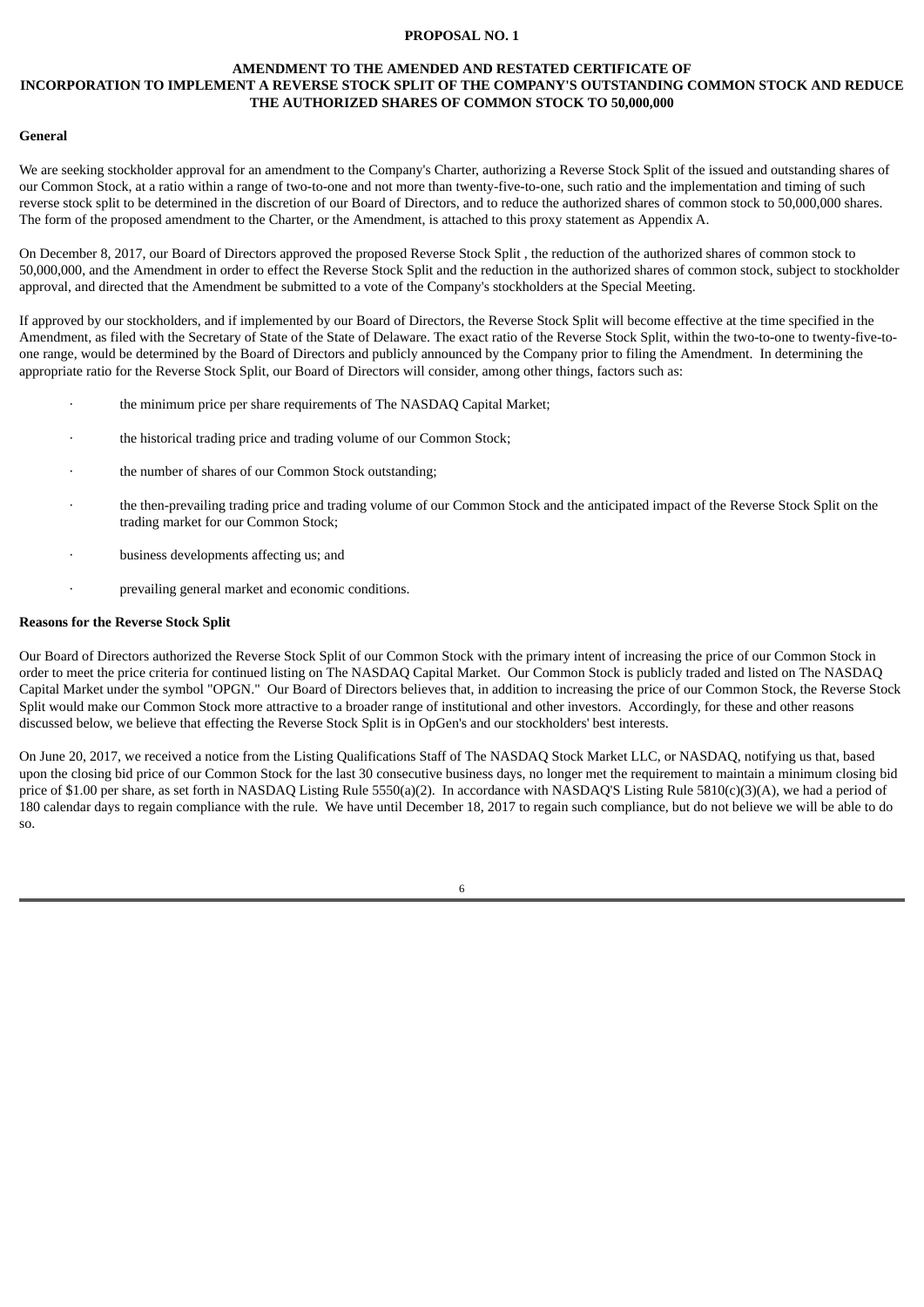If we are not in compliance with the minimum bid price requirement by December 18, 2017, we would be required to meet the continued listing requirements for market value of publicly held shares and all other initial listing standards for The NASDAQ Capital Market, with the exception of the minimum bid price requirement to be granted an additional 180-day grace period. We do not believe we will be able to meet all of the initial listing standards of The NASDAQ Capital Market at the time, so we expect to receive a delisting notice from NADSAQ. We believe effectuation of the Reverse Stock Split Proposal may help us avoid delisting from The NASDAQ Capital Market.

Our Board of Directors believes that the delisting of our Common Stock from The NASDAQ Capital Market would result in decreased liquidity and/or increased volatility in our Common Stock, and a diminution of institutional investor interest in our company. Our Board also believes that a delisting could cause a loss of confidence of potential industry partners, lenders and employees, which could further harm our business and our future prospects.

Our Board of Directors believes that an increased stock price could encourage investor interest and improve the marketability of our Common Stock to a broader range of investors, and thus enhance our liquidity. Because of the trading volatility often associated with low-priced stocks, many brokerage firms and institutional investors have internal policies and practices that either prohibit them from investing in low-priced stocks or tend to discourage individual brokers from recommending low-priced stocks to their customers. Additionally, because brokers' commissions on low-priced stocks generally represent a higher percentage of the stock price than commissions on higher-priced stock, the current share price of our common stock may result in an investor paying transaction costs that represent a higher percentage of total share value than would be the case if our share price were higher. Our Board of Directors believes that the higher share price resulting from the Reverse Stock Split could enable institutional investors and brokerage firms with such policies and practices to invest in our Common Stock.

Although we expect that the Reverse Stock Split will result in an increase in the market price of our Common Stock, the Reverse Stock Split may not result in a permanent increase in the market price of our Common Stock, which is dependent on many factors, including general economic, market and industry conditions and other factors detailed from time to time in the reports we file with the SEC.

## **Certain Risks Associated with the Reverse Stock Split**

Unexpected factors, such as our ability to successfully accomplish our business goals, market conditions and the market perception of our business may adversely affect the market price of our Common Stock. There can be no assurance that the total market capitalization of our Common Stock after the implementation of the Reverse Stock Split will be equal to or greater than the total market capitalization before the Reverse Stock Split or that the per share market price of our Common Stock following the Reverse Stock Split will increase in proportion to the reduction in the number of shares of our Common Stock outstanding before the Reverse Stock Split.

There can be no assurance that the market price per new share of our Common Stock after the Reverse Stock Split will remain unchanged or increase in proportion to the reduction in the number of old shares of our Common Stock outstanding before the Reverse Stock Split. For example, based on the closing price of our Common Stock on December 6, 2017 of \$0.2297 per share, if the Board of Directors were to implement the Reverse Stock Split and utilize a ratio of five-to-one, we cannot assure you that the post-split market price of our Common Stock would remain greater than \$1.00. We are aware that in many cases, the market price of a company's shares declines after a reverse stock split is implemented.

Accordingly, the total market capitalization of our Common Stock after the Reverse Stock Split, when and if implemented, may be lower than the total market capitalization before the Reverse Stock Split. Moreover, in the future, the market price of our Common Stock following the Reverse Stock Split may not exceed or remain higher than the market price prior to the Reverse Stock Split.

If the Reverse Stock Split is consummated, we would have more authorized shares available for issuance than we do currently and, therefore, the potential for dilution further issuances. Therefore, the Board of Directors is recommending a reduction in the number of shares of authorized common stock from 200,000,000 to 50,000,000 if the Reverse Stock Split is implemented.

Further, the liquidity of our capital stock may be harmed by the proposed Reverse Stock Split given the reduced number of shares that will be outstanding after the Reverse Stock Split, particularly if the stock price does not remain increased as a result of the Reverse Stock Split. In addition, the proposed Reverse Stock Split may increase the number of stockholders who own odd lots (less than 100 shares) of our Common Stock, creating the potential for such stockholders to experience an increase in the cost of selling their shares and greater difficulty effecting sales. If we effect the Reverse Stock Split, the resulting per-share stock price may not attract institutional investors and may not satisfy the investing guidelines of such investors and, consequently, the trading liquidity of our Common Stock may not improve.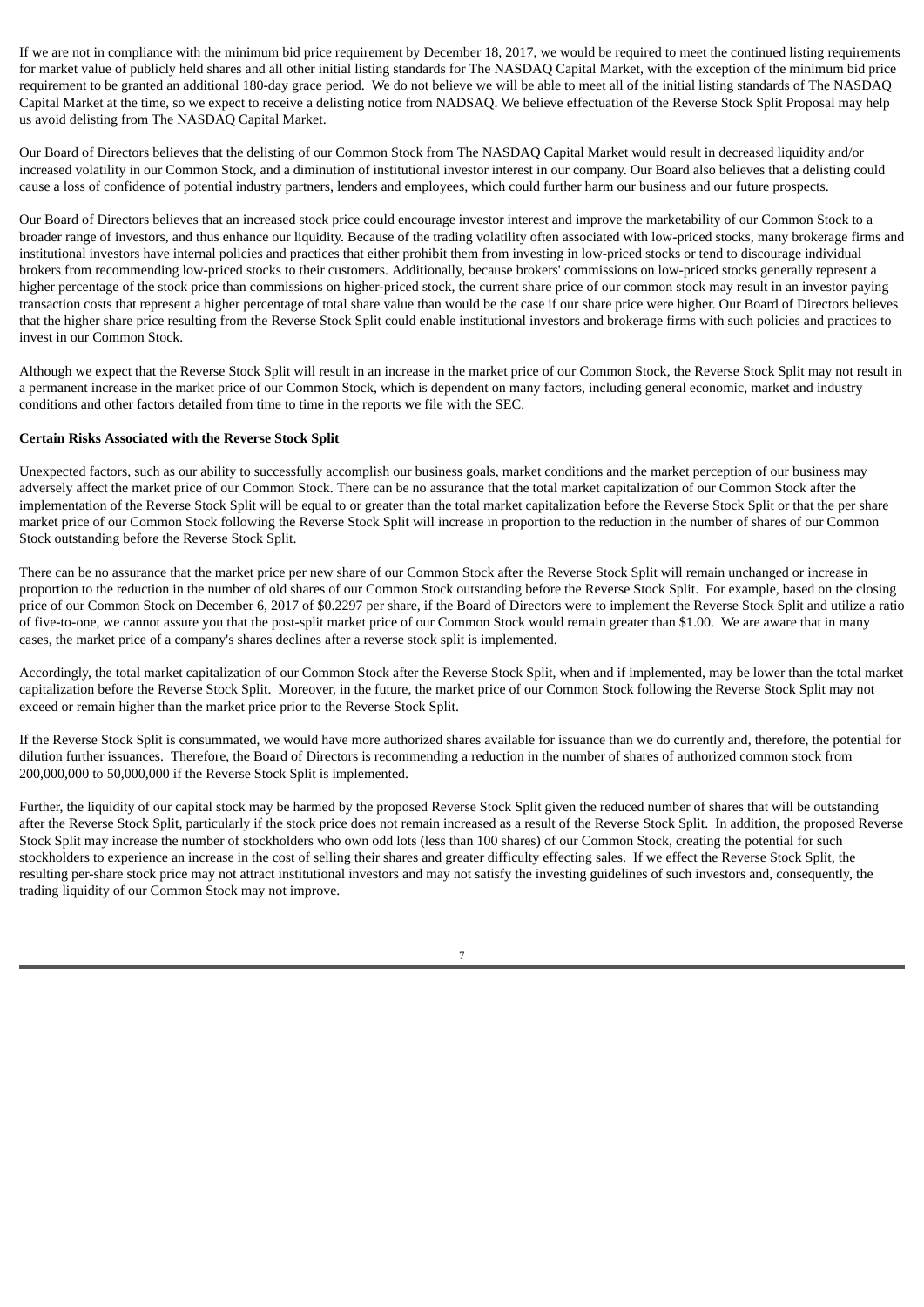While the Board of Directors proposes the Reverse Stock Split to bring the price of our Common Stock back above \$1.00 per share in order to meet the requirements for the continued listing of our Common Stock on The NASDAQ Capital Market, there is no guarantee that the price of our Common Stock will not decrease in the future, or that for any other reason our Common Stock will not remain in compliance with The NASDAQ Capital Market listing standards. There can be no guarantee that the closing bid price of our Common Stock will remain at or above \$1.00 for ten consecutive trading days, which would be required to cure our current listing standard deficiency.

## **Potential Effects of the Proposed Reverse Stock Split**

If this proposal is approved and the Reverse Stock Split is effected, the Reverse Stock Split will be realized simultaneously and in the same ratio for all of our issued and outstanding shares of Common Stock. The immediate effect of the Reverse Stock Split would be to reduce the number of shares of our Common Stock outstanding and to increase the per-share trading price of our Common Stock.

However, we cannot predict the effect of any reverse stock split upon the market price of our Common Stock over an extended period, and in many cases, the market value of a company's common stock following a reverse stock split declines, in many cases, because of variables outside of a company's control (such as market volatility, investor response to the news of a proposed reverse stock split and the general economic environment). We cannot assure you that the trading price of our Common Stock after the Reverse Stock Split will rise in inverse proportion to the reduction in the number of shares of our Common Stock outstanding as a result of the Reverse Stock Split. Also, we cannot assure you that the Reverse Stock Split would lead to a sustained increase in the trading price of our Common Stock. The trading price of our Common Stock may change due to a variety of other factors, including our operating results and other factors related to our business and general market conditions. You should also keep in mind that the implementation of a reverse stock split does not have an effect on the actual or intrinsic value of our business or a stockholder's proportional ownership in our Company. However, should the overall value of our Common Stock decline after the proposed Reverse Stock Split, then the actual or intrinsic value of the shares of our Common Stock held by you will also proportionately decrease as a result of the overall decline in value.

*Examples of Potential Reverse Stock Split at Various Ratios*. The table below provides examples of reverse stock splits at various ratios up to twenty-five-toone, without giving effect to the treatment of fractional shares. The actual number of shares outstanding after giving effect to the Reverse Stock Split, if effected, will depend on the actual ratio that is determined by our Board of Directors in accordance with the Amendment to the Company's Charter.

| Shares outstanding at<br>December 6, 2017 | Reverse Stock Split Ratio | Shares outstanding<br>after Reverse Stock Split | Reduction in<br><b>Shares Outstanding</b> |
|-------------------------------------------|---------------------------|-------------------------------------------------|-------------------------------------------|
| 56,433,530                                | $2$ for $1$               | 28,216,765                                      | 50%                                       |
| 56,433,530                                | 5 for 1                   | 11,286,706                                      | 80%                                       |
| 56,433,530                                | $10$ for $1$              | 5,643,353                                       | 90%                                       |
| 56,433,530                                | $15$ for $1$              | 3,762,235                                       | 93%                                       |
| 56,433,530                                | 20 for 1                  | 2,821,676                                       | 95%                                       |
| 56,433,530                                | $25$ for $1$              | 2,257,341                                       | 96%                                       |

The resulting decrease in the number of shares of our Common Stock outstanding could potentially adversely affect the liquidity of our Common Stock, especially in the case of larger block trades.

*Effects on Ownership by Individual Stockholders*. If we implement the Reverse Stock Split, the number of shares of our Common Stock held by each stockholder would be reduced by multiplying the number of shares held immediately before the Reverse Stock Split by the appropriate ratio and then rounding down to the nearest whole share. We would pay cash to each stockholder in lieu of any fractional interest in a share to which each stockholder would otherwise be entitled as a result of the Reverse Stock Split, as described in further detail below. The Reverse Stock Split would not affect any stockholder's percentage ownership interest in our Company or proportionate voting power, except to the extent that interests in fractional shares would be paid in cash.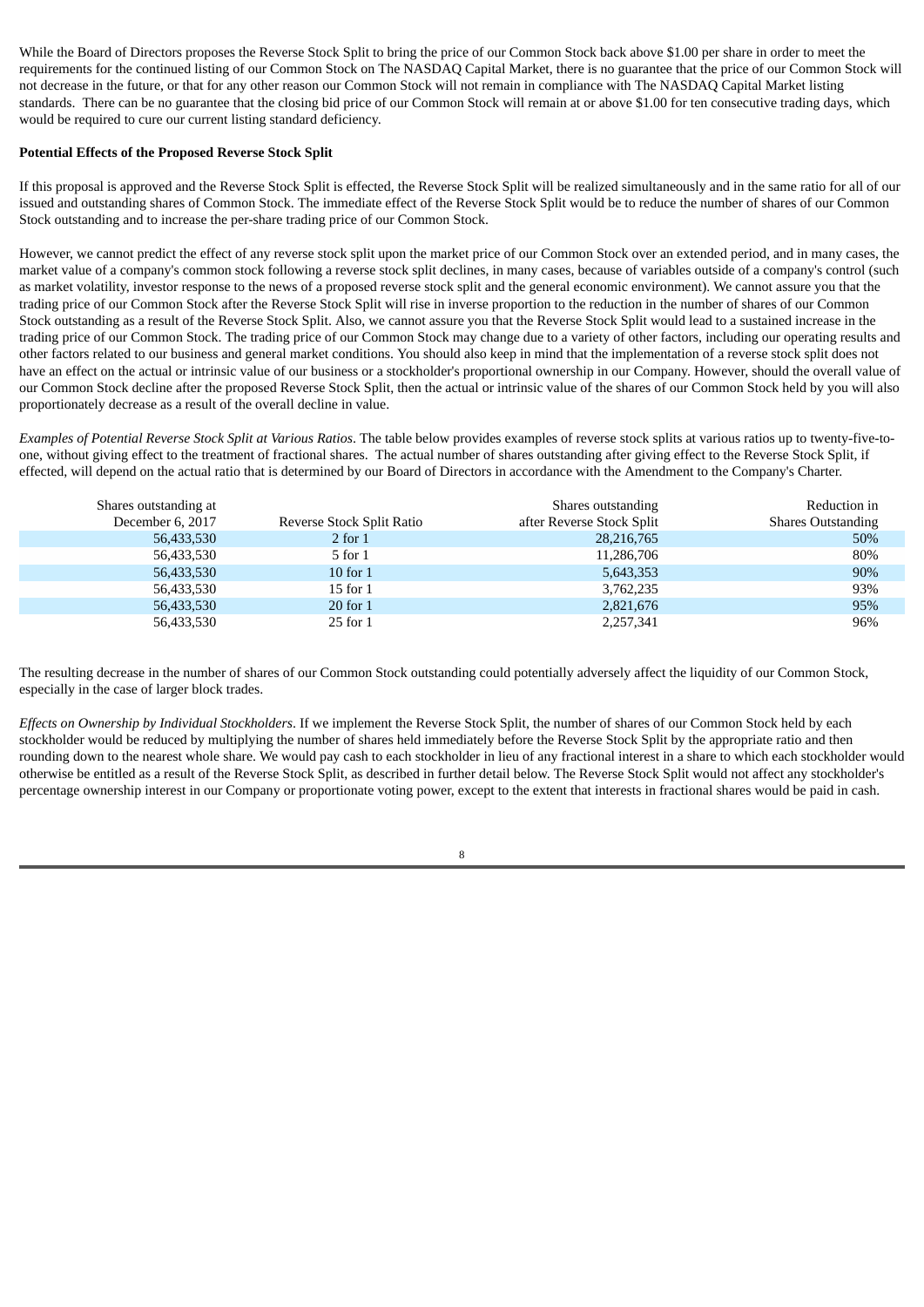*Effect on Restricted Stock Units, Stock Options, Warrants*. In addition, we would adjust all outstanding shares of any restricted stock units, stock options and warrants entitling the holders to purchase shares of our Common Stock as a result of the Reverse Stock Split, as required by the terms of these securities. In particular, we would reduce the conversion ratio for each security, and would increase the exercise price in accordance with the terms of each security based on Reverse Stock Split ratio (i.e., the number of shares issuable under such securities would decrease by the ratio, and the exercise price per share would be multiplied by ratio). Also, we would reduce the number of shares reserved for issuance under our existing 2015 Equity Incentive Plan, or the 2015 Plan, proportionately based on the ratio of the Reverse Stock Split. The Reverse Stock Split would not otherwise affect any of the rights currently accruing to holders of our Common Stock, or options or warrants exercisable for our Common Stock.

*Other Effects on Issued and Outstanding Shares*. If we implement the Reverse Stock Split, the rights pertaining to the issued and outstanding shares of our Common Stock would be unchanged after the Reverse Stock Split. Each share of our Common Stock issued following the Reverse Stock Split would be fully paid and non-assessable.

*Effect on Authorized but Unissued Shares of Common Stock*. We are seeking approval for a reduction of the authorized shares of common stock from 200,000,000 to 50,000,000 as part of the proposed Amendment to the Charter, no matter which Reverse Stock Split ratio is selected by the Board of Directors. The Board of Directors believes that, following the reverse stock split, 50,000,000 shares of authorized common stock is sufficient for the then current shares outstanding, the number of shares subject to outstanding warrants, stock options and other equity awards, and for future issuances of common stock in financing transactions and under existing equity incentive plans, The number of authorized shares of preferred stock will remain at 10,000,000 shares.

## **Reservation of Right to Abandon the Proposed Amendment to our Amended and Restated Certificate of Incorporation**

Our Board of Directors reserves the right not to file the Amendment to our Charter without further action by our stockholders at any time before the effectiveness of the filing of the Amendment with the Secretary of State of the State of Delaware, even if the authority to effect the Amendment is approved by our stockholders at the Special Meeting. By voting in favor of the Amendment, you are expressly also authorizing our Board of Directors to delay, not proceed with, and abandon, the proposed Amendment if it should so decide, in its sole discretion, that such action is in the best interests of the Company and its stockholders.

## **Procedure for Effecting the Proposed Stock Split and Exchange of Stock Certificates**

If stockholders approve this proposal and our Board of Directors does not otherwise abandon the Amendment contemplating the Reverse Stock Split, we will file with the Delaware Secretary of State a Certificate of Amendment to our Charter, in the form attached to this proxy statement as Appendix A. The Reverse Stock Split will become effective at the time and on the date of filing of, or at such later time as is specified in, the Amendment, which we refer to as the "effective time." Beginning at the effective time, each certificate representing shares of Common Stock will be deemed for all corporate purposes to evidence ownership of the number of whole shares into which the shares previously represented by the certificate were combined pursuant to the Reverse Stock Split.

Upon the Reverse Stock Split, we intend to treat stockholders holding our Common Stock in "street name," through a bank, broker or other nominee, in the same manner as registered stockholders whose shares are registered in their names. Banks, brokers or other nominees will be instructed to effect the Reverse Stock Split for their beneficial holders holding our Common Stock in "street name." However, these banks, brokers or other nominees may have different procedures than registered stockholders for processing the Reverse Stock Split. If you hold your shares with a bank, broker or other nominee and if you have any questions in this regard, we encourage you to contact your nominee.

Following the Reverse Stock Split, stockholders holding physical certificates must exchange those certificates for new certificates and a cash payment in lieu of any fractional shares.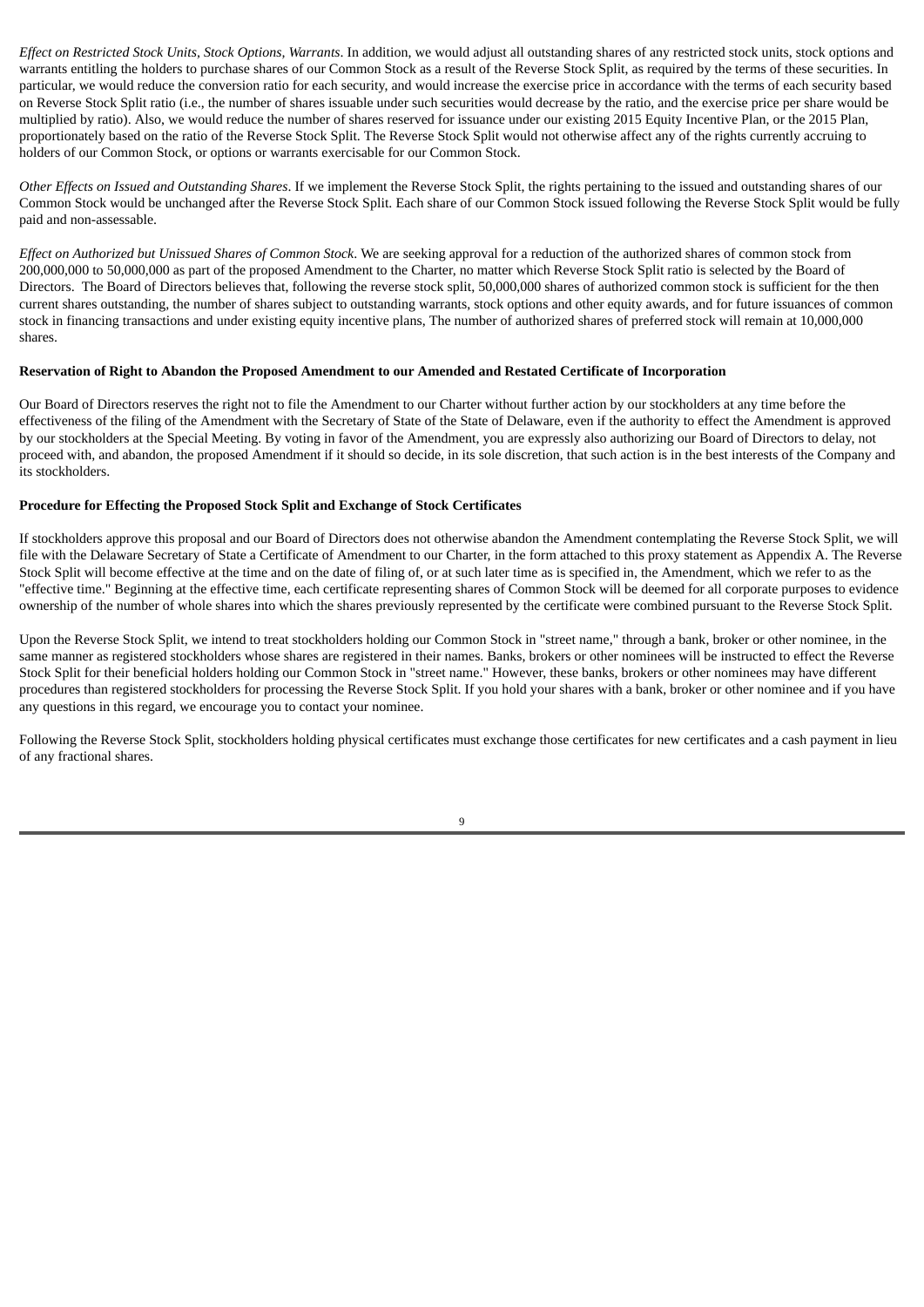The Transfer Agent will advise registered stockholders of the procedures to be followed to exchange certificates in a letter of transmittal to be sent to stockholders. No new certificates will be issued to a stockholder until the stockholder has surrendered the stockholder's outstanding certificate(s), together with the properly completed and executed letter of transmittal, to the Transfer Agent. Any old shares submitted for transfer, whether pursuant to a sale, other disposition or otherwise, will automatically be exchanged for new shares. Stockholders should not destroy any stock certificate(s) and should not submit **any certificate(s) until requested to do so.**

## **No Appraisal Rights**

No appraisal rights are available under the General Corporation Law of the State of Delaware or under our Charter, or our Amended and Restated bylaws with respect to the Reverse Stock Split. There may exist other rights or actions under state law for stockholders who are aggrieved by reverse stock splits generally.

## **Accounting Consequences**

The par value of our Common Stock would remain unchanged at \$0.01 per share after the Reverse Stock Split. Also, our capital account would remain unchanged, and we do not anticipate that any other accounting consequences would arise as a result of the Reverse Stock Split.

## **No Going Private Transaction**

Notwithstanding the decrease in the number of outstanding shares following the Reverse Stock Split, our Board of Directors does not intend for this transaction to be the first step in a "going private transaction" within the meaning of Rule 13e-3 of the Exchange Act.

## **Potential Anti-Takeover Effect**

The rules of the Securities and Exchange Commission, or SEC require disclosure and discussion of the effects of any proposal that could be used as an antitakeover device. As part of this proposal, the Board of Directors is proposing to reduce the number of shares of authorized common stock to 50,000,000. The reason for such reduction is to preclude a dramatic increase in the number of authorized but unissued shares of our Common Stock vis-à-vis the outstanding shares of our Common Stock which could, under certain circumstances, have had an anti-takeover effect. If left at 200,000,000 shares of authorized common stock, the relative increase in our authorized but unissued shares of Common Stock could potentially deter takeovers, including takeovers that our Board of Directors determines are not in the best interest of our stockholders, in that additional shares could be issued (within the limits imposed by applicable law) in one or more transactions that could make a change in control or takeover more difficult. Although our Board of Directors is not aware of any attempt to take control of our business and has not considered the Reverse Stock Split to be a tool to be utilized as a type of anti-takeover device, it has determined that a reduction in the number of authorized shares of common stock is appropriate.

## **Material U.S. Federal Income Tax Consequences of the Reverse Stock Split**

The following discussion summarizes certain material U.S. federal income tax consequences relating to the participation in the Reverse Stock Split by a U.S. holder (as defined below). Tax consequences to non-U.S. holders are not addressed. This discussion is based on the provisions of the U.S. Internal Revenue Code of 1986, as amended, or the Code, final, temporary and proposed U.S. Treasury regulations promulgated thereunder and current administrative rulings and judicial decisions, all as in effect as of the date hereof. All of these authorities may be subject to differing interpretations or repealed, revoked or modified, possibly with retroactive effect, which could materially alter the tax consequences set forth herein.

There can be no assurance that the IRS will not take a contrary position to the tax consequences described herein or that such position will not be sustained by a court. No ruling from the IRS has been obtained with respect to the U.S. federal income tax consequences of the Reverse Stock Split.

This discussion does not address all aspects of U.S. federal income taxation that may be relevant to such holders in light of their particular circumstances or to holders that may be subject to special tax rules, including, without limitation: (i) holders subject to the alternative minimum tax; (ii) banks, insurance companies, or other financial institutions; (iii) tax-exempt organizations; (iv) dealers in securities or commodities; (v) regulated investment companies or real estate investment trusts; (vi) partnerships (or other flow-through entities for U.S. federal income tax purposes and their partners or members); (vii) traders in securities that elect to use a mark-to-market method of accounting for their securities holdings; (viii) U.S. Holders (as defined below) whose "functional currency" is not the U.S. dollar; (ix) persons holding Common Stock as a position in a hedging transaction, "straddle," "conversion transaction" or other risk reduction transaction; (x) persons who acquire shares of Common Stock in connection with employment or other performance of services; or (xi) U.S. expatriates. If a partnership (including any entity or arrangement treated as a partnership for U.S. federal income tax purposes) holds shares of our Common Stock, the tax treatment of a holder that is a partner in the partnership generally will depend upon the status of the partner and the activities of the partnership.

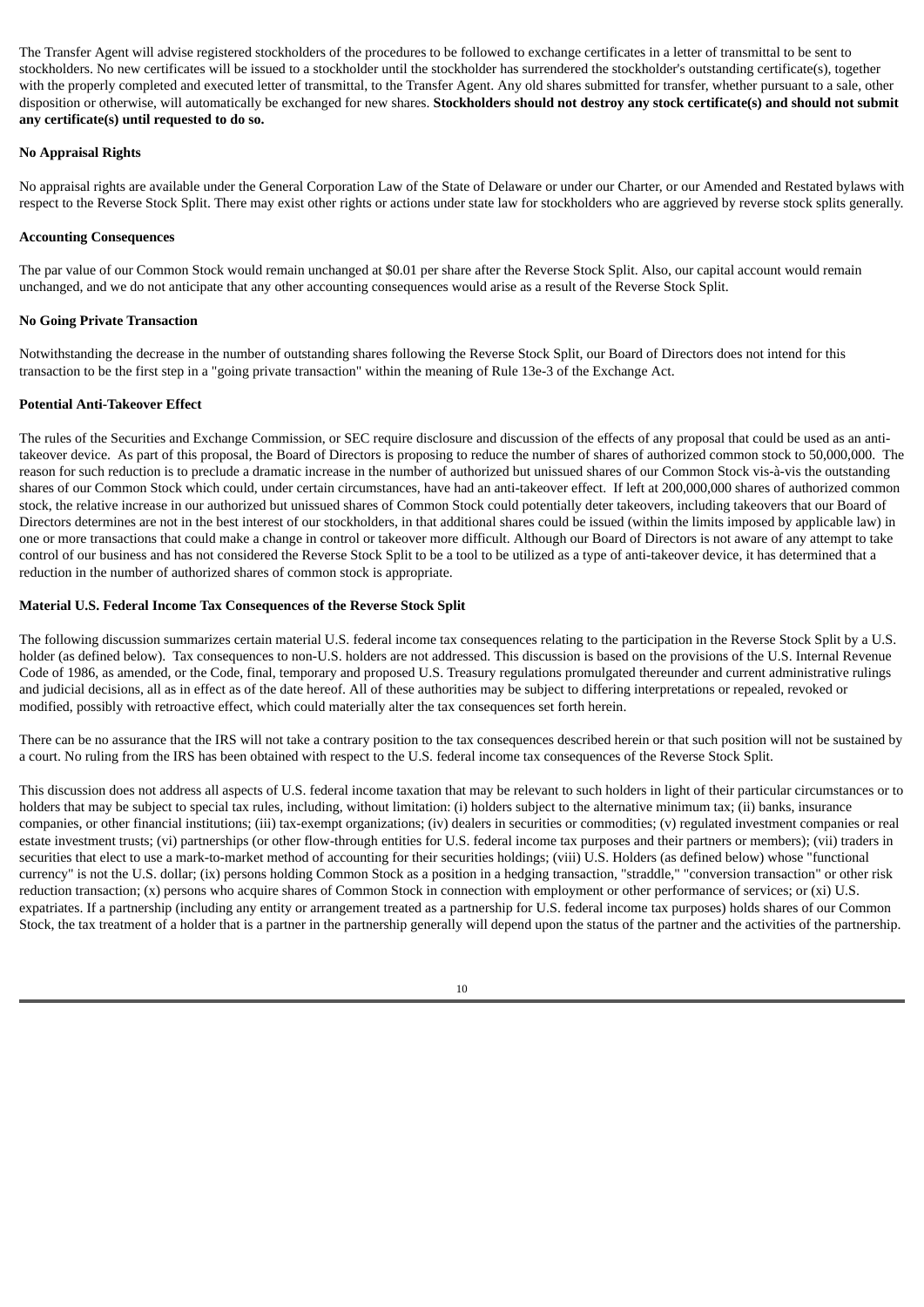This discussion is for general information only and is not tax advice. All stockholders should consult their own tax advisors with respect to the U.S. federal, state, local and non-U.S. tax consequences of the Reverse Stock Split.

For purposes of the discussion below, a "U.S. Holder" is a beneficial owner of shares of our Common Stock that for U.S. federal income tax purposes is: (1) an individual citizen or resident of the United States; (2) a corporation (including any entity treated as a corporation for U.S. federal income tax purposes) created or organized in or under the laws of the United States, any state or political subdivision thereof; (3) an estate the income of which is subject to U.S. federal income taxation regardless of its source; or (4) a trust, the administration of which is subject to the primary supervision of a U.S. court and as to which one or more U.S. persons have the authority to control all substantial decisions of the trust, or that has a valid election in effect to be treated as a U.S. person. A "non-U.S. holder" is any beneficial owner of shares of Common Stock that is a not a U.S. holder.

The Reverse Stock Split should be treated as a recapitalization for U.S. federal income tax purposes, and subject to the limitations and qualifications set forth in this discussion and the discussion below regarding the treatment of cash paid in lieu of fractional shares, the following U.S. federal income tax consequences should result from the Reverse Stock Split:

- · a U.S. holder should not recognize gain or loss on the deemed exchange of shares pursuant to the Reverse Stock Split;
- the aggregate tax basis of the shares deemed received by a U.S. holder in the Reverse Stock Split should be equal to the aggregate tax basis of the shares deemed surrendered in exchange therefor (excluding any portion of such basis that is allocated to any fractional share of our shares); and
	- · the holding period of the shares received by a U.S. holder in the Reverse Stock Split should include the holding period of the shares deemed surrendered therefor.

Treasury regulations promulgated under the Code provide detailed rules for allocating the tax basis and holding period of the shares of our shares surrendered to the shares of our share received pursuant to the Reverse Stock Split. Holders of shares of our shares acquired on different dates and at different prices should consult their tax advisors regarding the allocation of the tax basis and holding period of such shares.

A U.S. holder who receives cash in lieu of fractional shares in the Reverse Stock Split should recognize capital gain or loss equal to the difference between the amount of the cash received in lieu of fractional shares and the portion of the stockholder's adjusted tax basis allocable to the fractional shares unless the distribution of cash is treated as having the effect of a distribution of dividend, in which case the gain will be treated as dividend income to the extent of our current accumulated earnings and profits as calculated for U.S. federal income tax purposes. Stockholders are urged to consult their own tax advisors to determine whether a stockholder's receipt of cash has the effect of a distribution of a dividend.

Information returns generally will be required to be filed with the IRS with respect to the receipt of cash in lieu of a fractional share of our Common Stock pursuant to the Reverse Stock Split in the case of certain U.S. Holders. In addition, U.S. Holders may be subject to a backup withholding tax (at the current applicable rate of 28%) on the payment of such cash if they do not provide their taxpayer identification numbers (in the case of individuals, their social security number) in the manner required or otherwise fail to comply with applicable backup withholding tax rules. Backup withholding is not an additional tax. Any amounts withheld under the backup withholding rules may be refunded or allowed as a credit against the U.S. Holder's federal income tax liability, if any, provided the required information is timely furnished to the IRS.

#### **Required Vote**

The affirmative vote of holders of at least sixty-six and two-thirds percent (66 2/3%) of the outstanding shares Common Stock as of the Record Date, is required for approval of this proposal. Therefore, abstentions and broker non-votes will have the same effect as votes against this proposal.

#### **Recommendation of the Board of Directors**

**THE BOARD OF DIRECTORS UNANIMOUSLY RECOMMENDS THAT YOU VOTE "FOR" PROPOSAL NO. 1.**

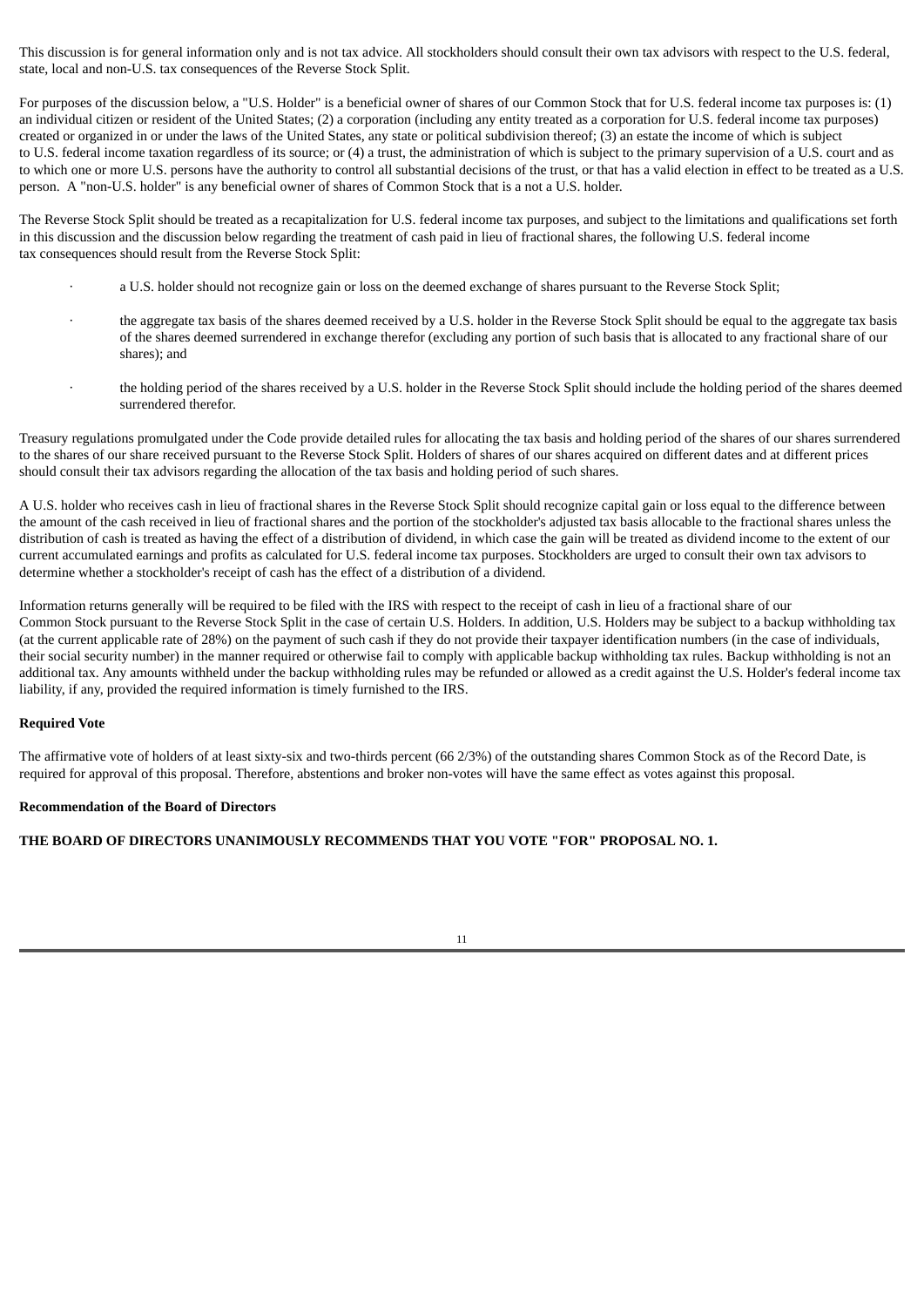## **PROPOSAL NO. 2**

## **GRANT OF DISCRETIONARY AUTHORITY TO ADJOURN THE SPECIAL MEETING IF NECESSARY TO SOLICIT ADDITIONAL PROXIES**

In the event that there are insufficient votes, in person or represented by proxy, at the time of the Special Meeting to approve Proposal No. 1, the Board of Directors may move to adjourn the Special Meeting, if necessary or advisable, in order to enable the Board of Directors to solicit additional proxies in favor of the approval of Proposal No. 1. In that event, the Board of Directors will ask its stockholders to vote only upon the adjournment proposal and not on the other proposals discussed in this proxy statement.

#### **Required Vote**

The affirmative vote of holders of a majority of the shares of our Common Stock present in person or by proxy at the Special Meeting and entitled to vote is required to approve Proposal No. 2.

#### **Recommendation of the Board of Directors**

**THE BOARD OF DIRECTORS UNANIMOUSLY RECOMMENDS THAT YOU VOTE "FOR" PROPOSAL NO. 2.**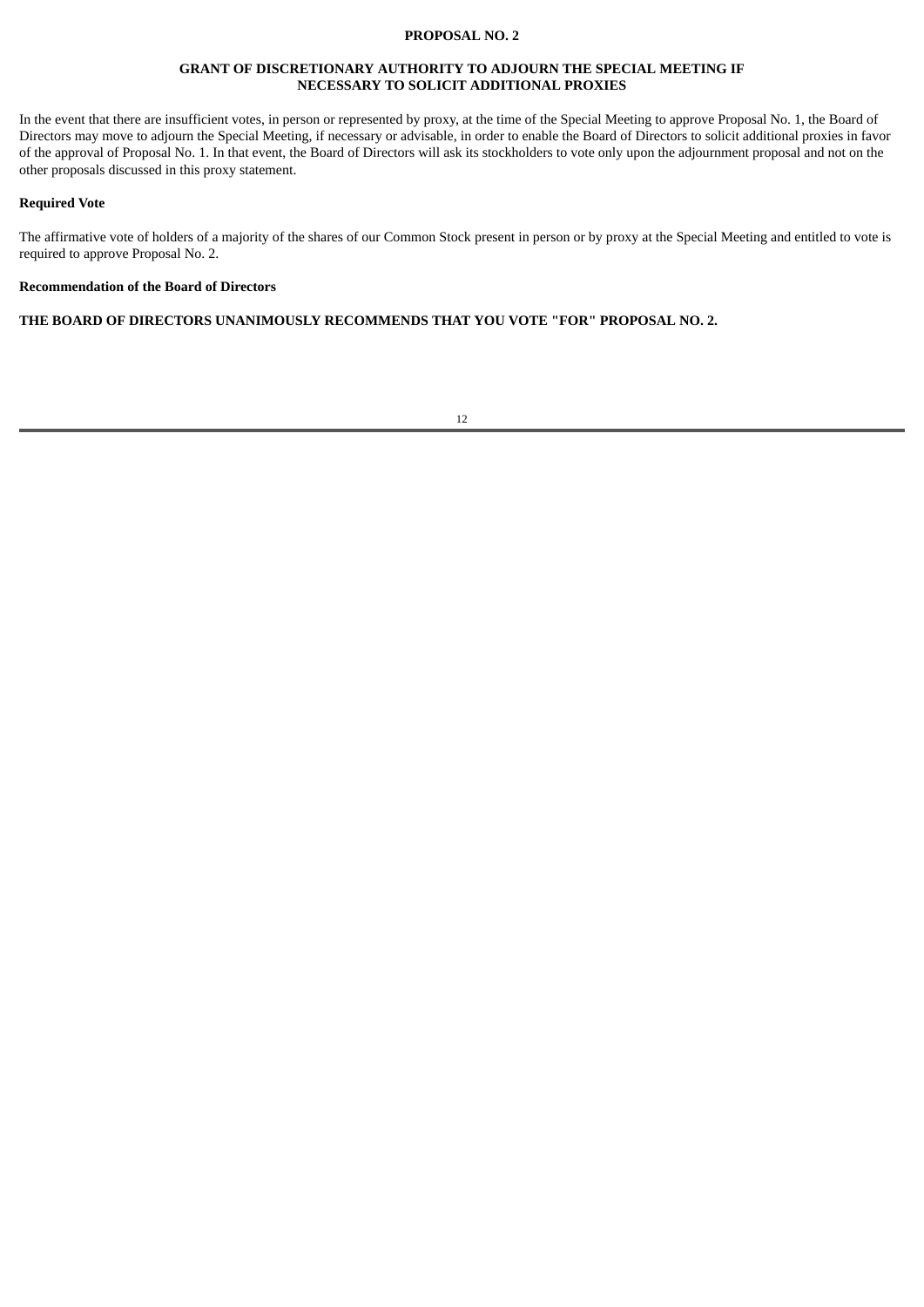### **SECURITY OWNERSHIP OF CERTAIN BENEFICIAL OWNERS AND MANAGEMENT**

The number of shares of the Company's common stock outstanding at the close of business on December 6, 2017 was 56,433,530 shares. The following table sets forth the beneficial ownership of the Company's Common Stock as of December 6, 2017 by each Company director, director nominee and named executive officer, by all directors and executive officers as a group, and by each person who owned of record, or was known to own beneficially, more than 5% of the outstanding shares of our common stock. Beneficial ownership is determined in accordance with Rule 13d-3 under the Securities Exchange Act of 1934, as amended, or the Exchange Act. In computing the number of shares beneficially owned by a person or a group and the percentage ownership of that person or group, shares of our common stock subject to options and warrants currently exercisable or exercisable within 60 days after December 6, 2017 are deemed outstanding, but are not deemed outstanding for the purpose of computing the percentage ownership of any other person. To the knowledge of the directors and executive officers of the Company, as of December 6, 2017, there are no persons and/or companies who or which beneficially own, directly or indirectly, shares representing more than 5% of the voting rights attached to all outstanding shares of the Company, other than as set forth below. Unless otherwise indicated, the address of each beneficial owner listed below is c/o OpGen, Inc., 708 Quince Orchard Road, Suite 205, Gaithersburg, MD 20878.

|                                              | <b>Number of Shares of Common</b> | <b>Percentage of Outstanding</b> |
|----------------------------------------------|-----------------------------------|----------------------------------|
| <b>Name and Address of Beneficial Owner</b>  | <b>Stock</b>                      | <b>Common Shares</b>             |
| 5% Stockholders                              |                                   |                                  |
| jVen Capital, LLC (1)                        | 9,038,538                         | 15.12%                           |
| 11009 Cripplegate Road                       |                                   |                                  |
| Potomac, MD 20854                            |                                   |                                  |
| Merck Global Health Innovation Fund, LLC (2) | 8,692,265                         | 14.56%                           |
| One Merck Drive 2W116                        |                                   |                                  |
| Whitehouse Station, NJ 08889                 |                                   |                                  |
| Versant Ventures III, LLC (3)                | 3,034,373                         | 5.33%                            |
| <b>One Sansome Street</b>                    |                                   |                                  |
| <b>Suite 3630</b>                            |                                   |                                  |
| San Francisco, CA 94104                      |                                   |                                  |
|                                              |                                   |                                  |
| Directors and Evecutive Officers             |                                   |                                  |

| Evan Jones (4)                                                       | 9,830,269  | 16.3%  |
|----------------------------------------------------------------------|------------|--------|
| Harry D'Andrea (5)                                                   | 71.167     | ∗      |
| Timothy J.R. Harris, Ph.D., D.Sc. (6)                                | 179,535    | $*$    |
| Tina S. Nova, Ph.D. $(7)$                                            | 9.375      | $\ast$ |
| David M. Rubin, Ph.D. (8)                                            |            |        |
| Misti Ushio, Ph.D. (9)                                               | 61.167     | $\ast$ |
| Timothy C. Dec (10)                                                  | 356,223    | $*$    |
| Vadim Sapiro (11)                                                    | 157.811    | $\ast$ |
| All Directors and Executive Officers as a group (8 individuals) (12) | 10,665,547 | 17.5%  |
|                                                                      |            |        |

Constitutes less than 1%

(1) Consists of (i) 5,680,604 shares of common stock, and (ii) currently exercisable warrants to acquire an additional 3,357,934 shares of common stock.

(2) Consists of (i) 5,413,449 shares of common stock and (ii) currently exercisable warrants to acquire an additional 3,278,816 shares of common stock.

(3) Consists of (i) 2,539,214 and 14,997 shares of common stock beneficially owned by Versant Venture Capital III, L.P., or Versant Capital III, and Versant Side Fund III, L.P., or Versant SF III, respectively, and (ii) currently exercisable warrants to acquire an additional 477,342 and 2,820 shares of common stock owned by Versant Capital III and Versant SF III, respectively. Versant Ventures III, LLC is the sole general partner of Versant Capital III and Versant SF III.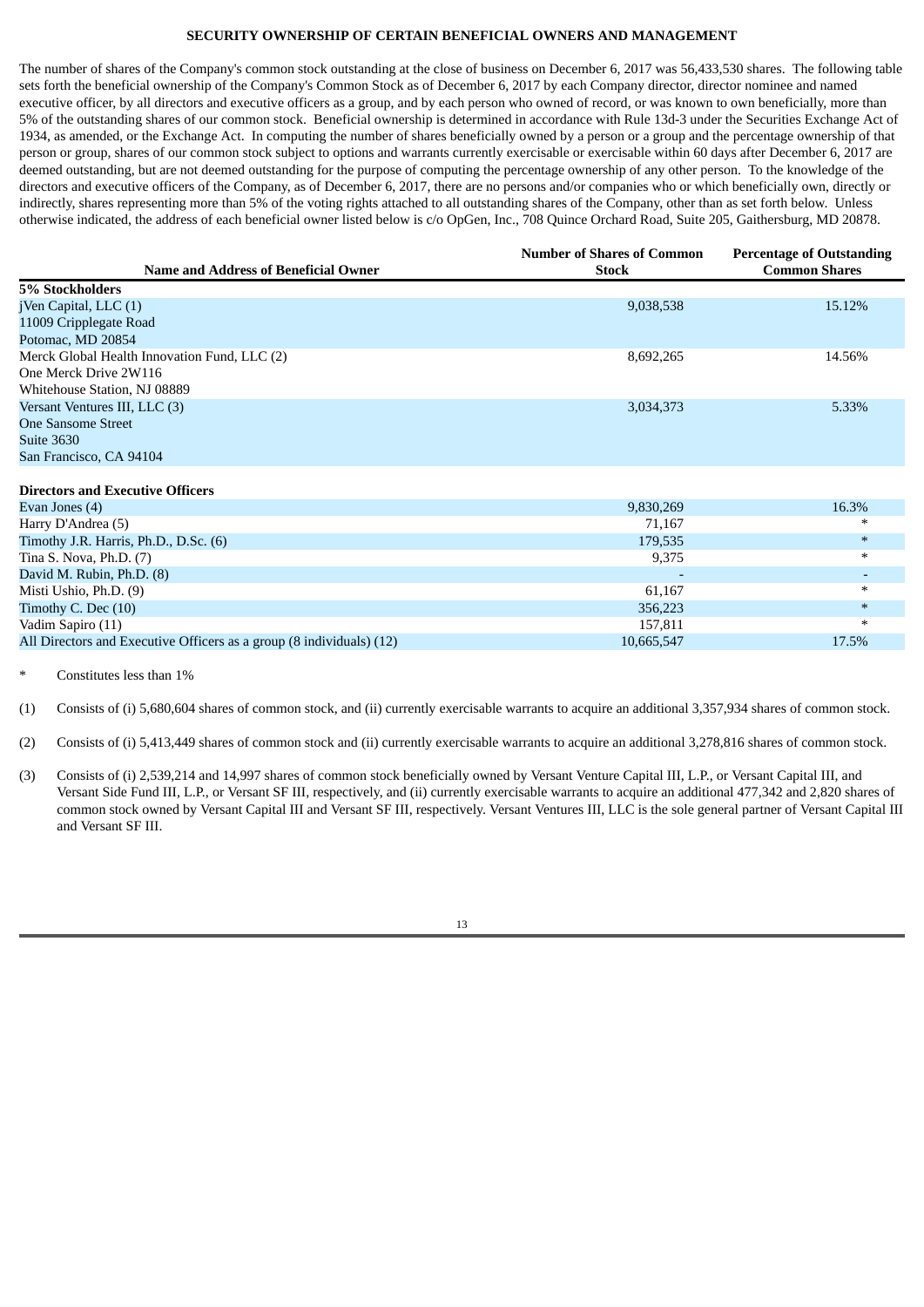- (4) Consists of (i) 5,680,604 shares of common stock and currently exercisable warrants to acquire an additional 3,357,934 shares of common stock beneficially owned by jVen Capital, LLC, (ii) 131,156 shares of common stock and currently exercisable warrants to acquire an additional 20,841 shares of common stock owned by Mr. Jones' spouse, and (iii) stock options to purchase 639,734 shares of common stock that are currently vested or that will become vested within 60 days. Mr. Jones is a managing member of jVen Capital, LLC and has voting and investment authority over the shares owned by that entity (see footnote 1 above).
- (5) Consists of (i) 39,292 shares of common stock and (ii) stock options to purchase 31,875 shares of common stock that are currently vested or that will become vested within 60 days.
- (6) Consists of (i) 89,408 shares of common stock, (ii) currently exercisable warrants to acquire an additional 39,187 shares of common stock, and (iii) stock options to purchase 50,940 shares of common stock that are currently vested or that will become vested within 60 days.
- (7) Consists of stock options to purchase 9,375 shares of common stock that are currently vested or that will become vested within 60 days.
- (8) Dr. Rubin is the managing director of MGHIF, but does not have nor share voting power over the shares of our common stock owned by MGHIF.
- (9) Consists of (i) 39,292 shares of common stock and (ii) stock options to purchase 21,875 shares of common stock that are currently vested or that will become vested within 60 days.
- (10) Consists of (i) 125,216 shares of common stock, (ii) currently exercisable warrants to acquire an additional 101,787 shares of common stock, and (iii) stock options to purchase 129,220 shares of common stock that are currently vested or that will become vested within 60 days.
- (11) Consists of (i) 40,115 shares of common stock, (ii) currently exercisable warrants to acquire an additional 34,837 shares of common stock, and (iii) stock options to purchase 82,859 shares of common stock that are currently vested or that will become vested within 60 days.
- (12) See the beneficial ownership described in footnotes (4) through (11).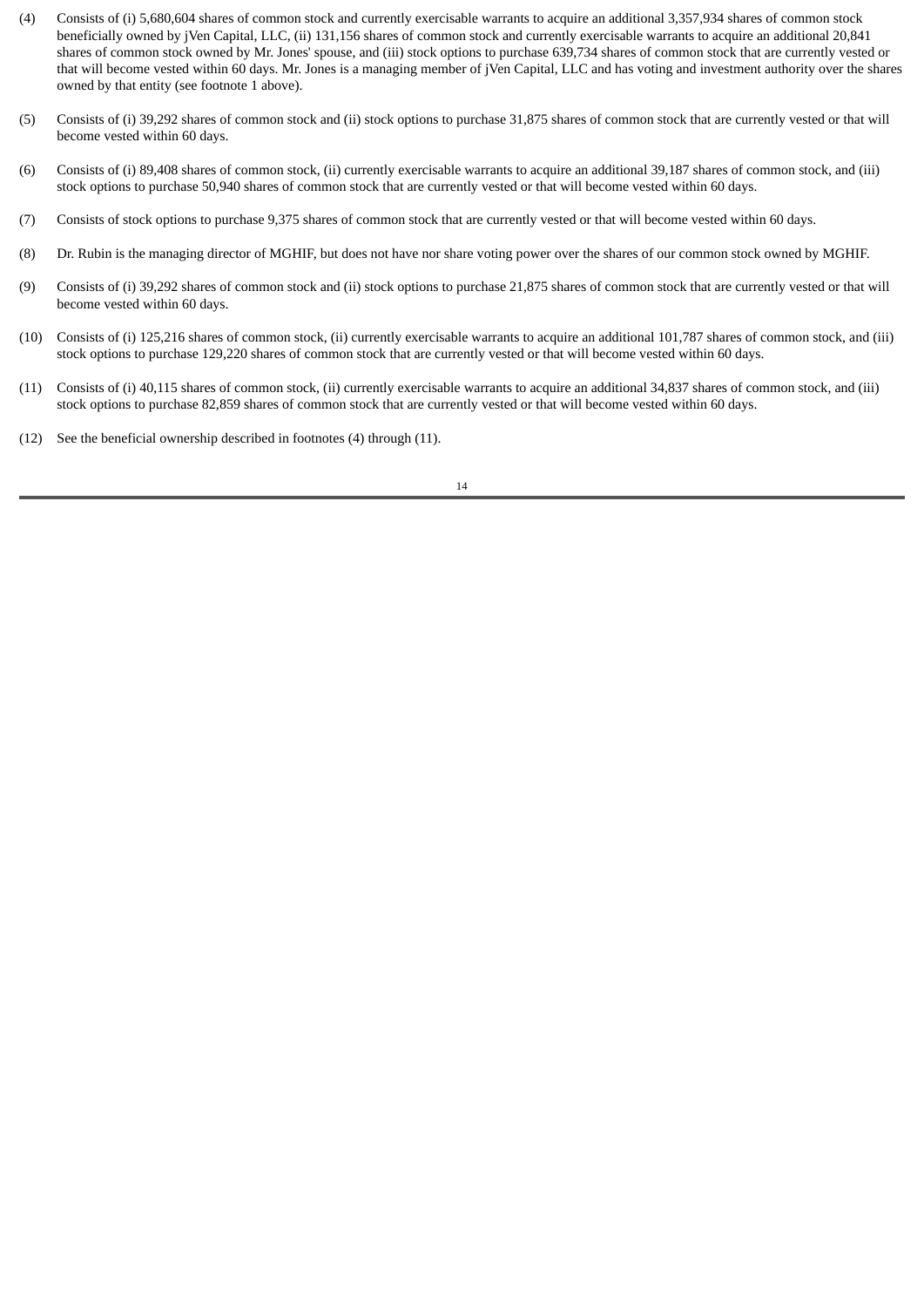#### **STOCKHOLDERS' PROPOSALS**

Pursuant to our Amended and Restated Bylaws, because this is a special meeting of stockholders and we are not electing directors, our stockholders may not propose business to be brought at the Special Meeting.

## **WHERE YOU CAN FIND MORE INFORMATION**

You may read and copy any materials OpGen files with the SEC at the SEC's Public Reference Room at 100 F Street, NE, Washington, D.C. 20549, on official business days during the hours of 10:00 a.m. to 3:00 p.m. You may obtain information on the operation of the Public Reference Room by calling the SEC at 1-800-SEC-0330. The SEC also maintains an Internet website that contains reports, proxy statements and other information about issuers, like us, that file electronically with the SEC. The address of that website is http://www.sec.gov. Information on or accessible through the SEC's website is not a part of this proxy statement. You may also inspect the OpGen SEC reports and other information at its website at www.opgen.com. Information on or accessible through the OpGen website is not a part of this proxy statement. We are subject to the information reporting requirements of the Exchange Act, and file reports and other information with the SEC. These reports and other information are available for inspection and copying at the public reference room and website of the SEC referred to above.

#### **HOUSEHOLDING OF SPECIAL MEETING MATERIALS**

Some banks, brokers and other nominee record holders may be participating in the practice of "householding" proxy statements. This means that only one (1) copy of our proxy statement may have been sent to multiple stockholders in your household. We will promptly deliver a separate copy of our proxy statement to you if you contact us at our corporate offices located at 708 Quince Orchard Road, Suite 205, Gaithersburg, MD 20878, or by telephone: (240) 813-1260. If you want to receive separate copies of the proxy statement (and any other documents sent therewith) in the future or if you are receiving multiple copies and would like to receive only one (1) copy for your household, you should contact your bank, broker, or other nominee record holders, or you may contact us at the above address and phone number.

#### **OTHER MATTERS**

Our Board of Directors is not aware of any matter to be presented for action at the Special Meeting other than the matters referred to above and does not intend to bring any other matters before the Special Meeting. However, if other matters should come before the Special Meeting, it is intended that holders of the proxies will vote thereon in their discretion.

WE WILL FURNISH, WITHOUT CHARGE, A COPY OF OUR SEC REPORTS TO EACH OF OUR STOCKHOLDERS OF RECORD ON THE **RECORD DATE AND TO EACH BENEFICIAL STOCKHOLDER ON THAT DATE UPON WRITTEN REQUEST MADE TO OUR SECRETARY. A REASONABLE FEE WILL BE CHARGED FOR COPIES OF REQUESTED EXHIBITS.**

**PLEASE DATE, SIGN AND RETURN THE PROXY CARD AT YOUR EARLIEST CONVENIENCE IN THE ENCLOSED RETURN** ENVELOPE OR VOTE VIA TELEPHONE OR THE INTERNET. A PROMPT RETURN OF YOUR PROXY CARD WILL BE APPRECIATED **AS IT WILL SAVE THE EXPENSE OF FURTHER MAILINGS.**

> **BY ORDER OF THE BOARD OF DIRECTORS OF OPGEN, INC.**

Evan Jones, Chairman of the Board of Directors